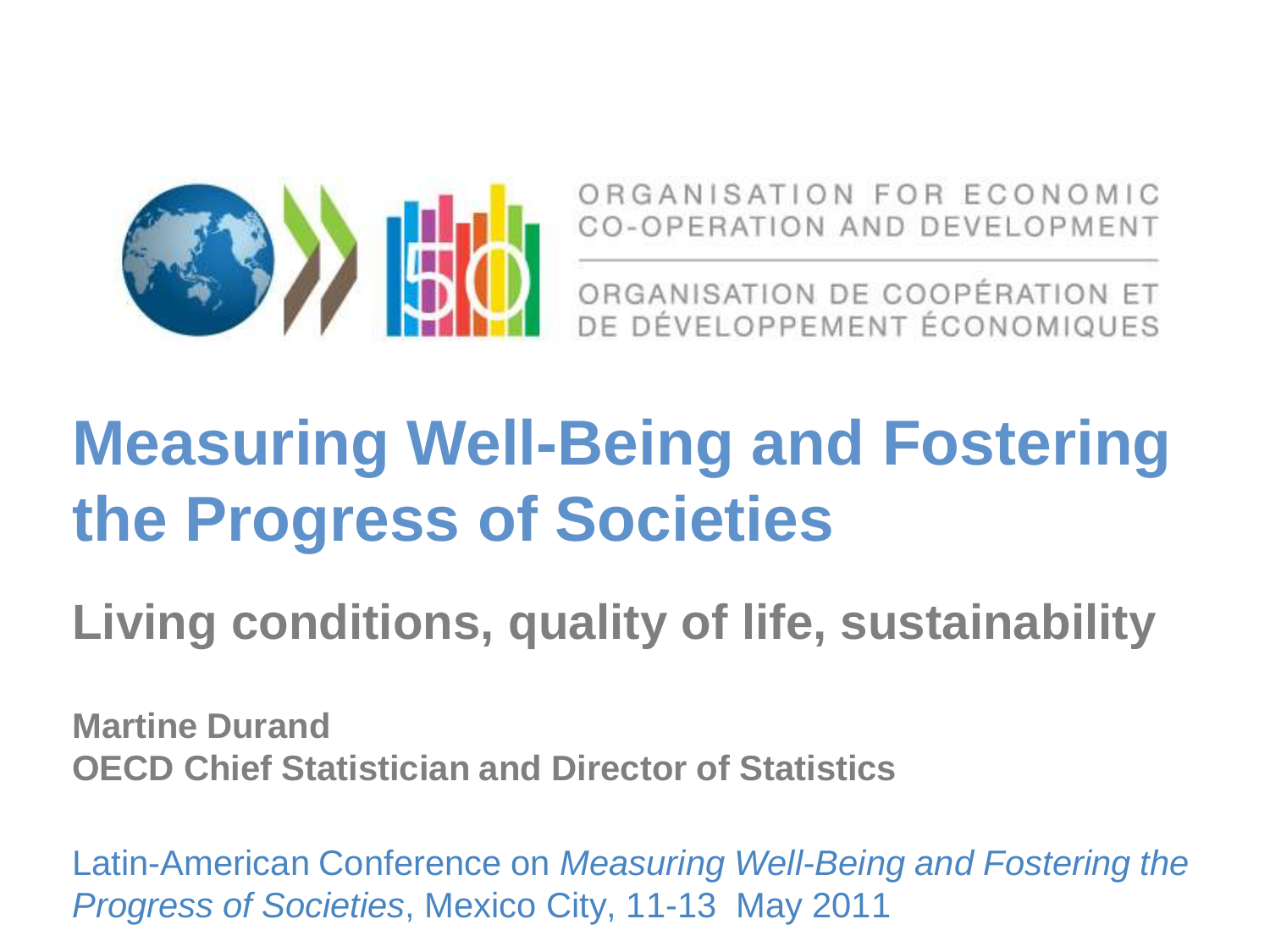## **Outline of presentation**

 OECD"s engagement in measuring well-being and progress

Better Measures …

**.... For better policies...** 

**.... For better lives** 

**• Challenges ahead** 

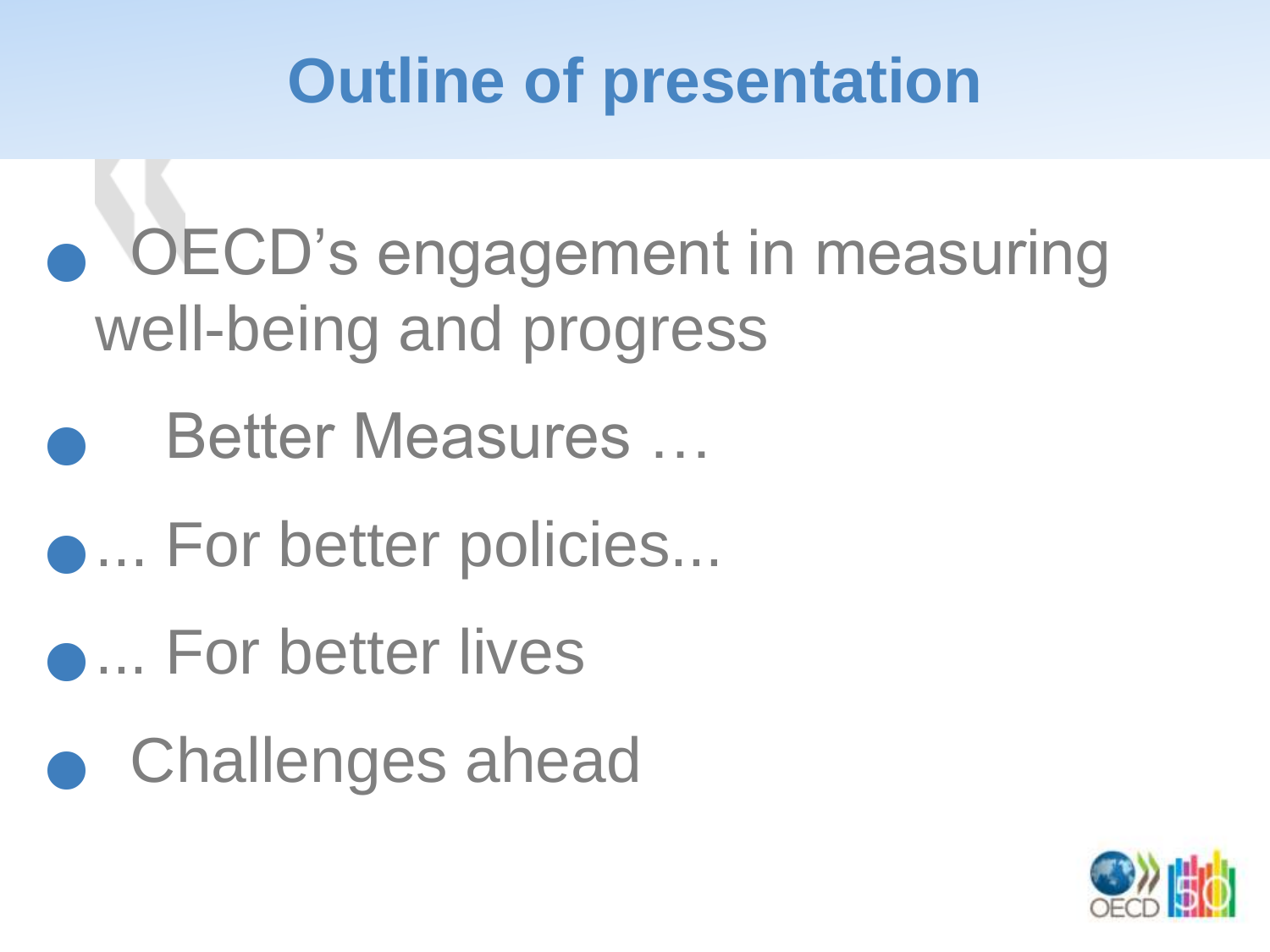**OECD's engagement in measuring well-being and fostering the progress of societies**

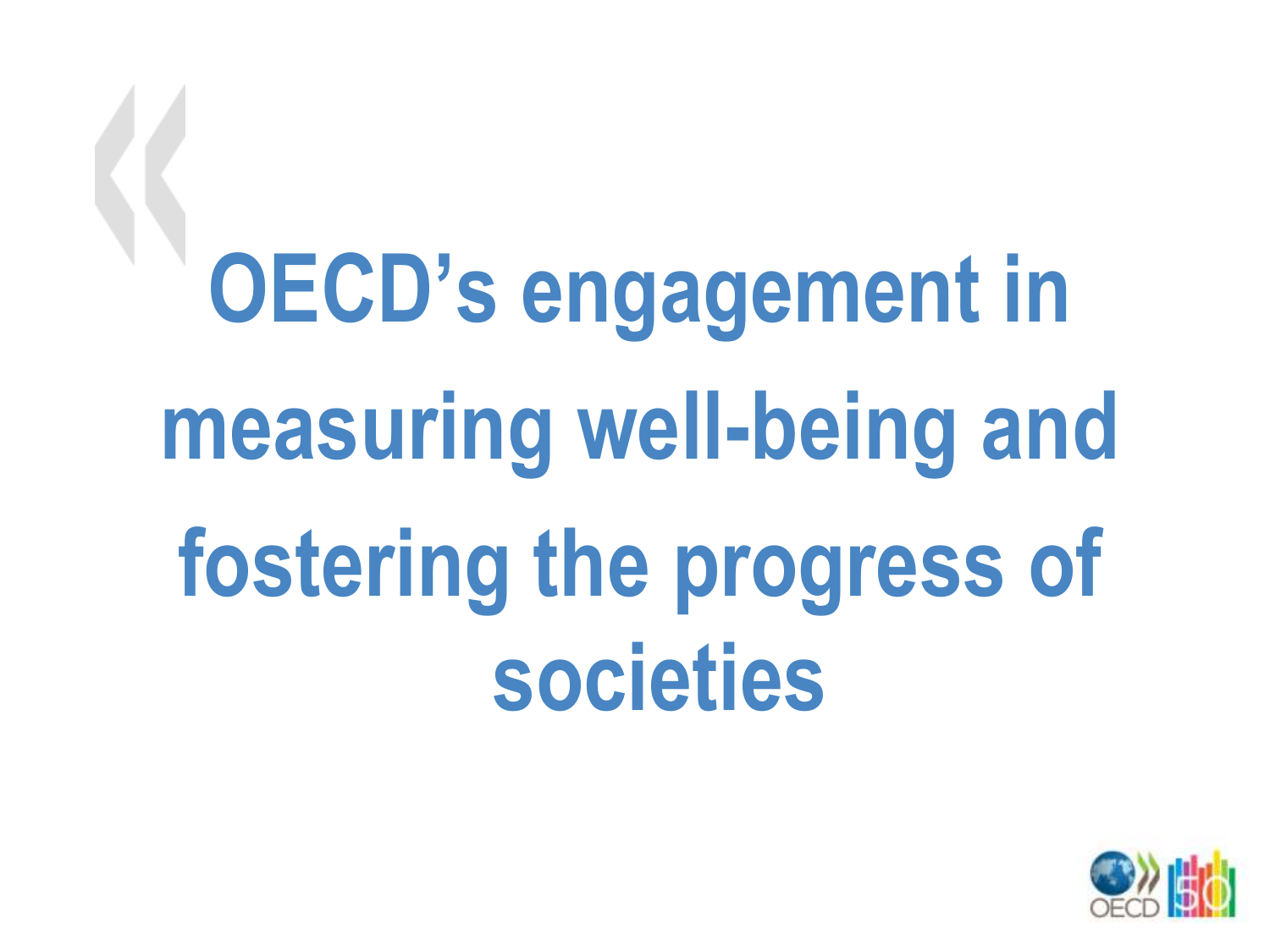## **Questioning of official statistics**

- Growing **gap** between the image provided by **official statistics** and **people's perceptions** of their own living conditions
- Undermining **public trust** on official statistics, public policies and the functioning of democratic processes
- Partly, disconnect reflects **over-reliance on GDP** as measuring rod for living standards and quality of life

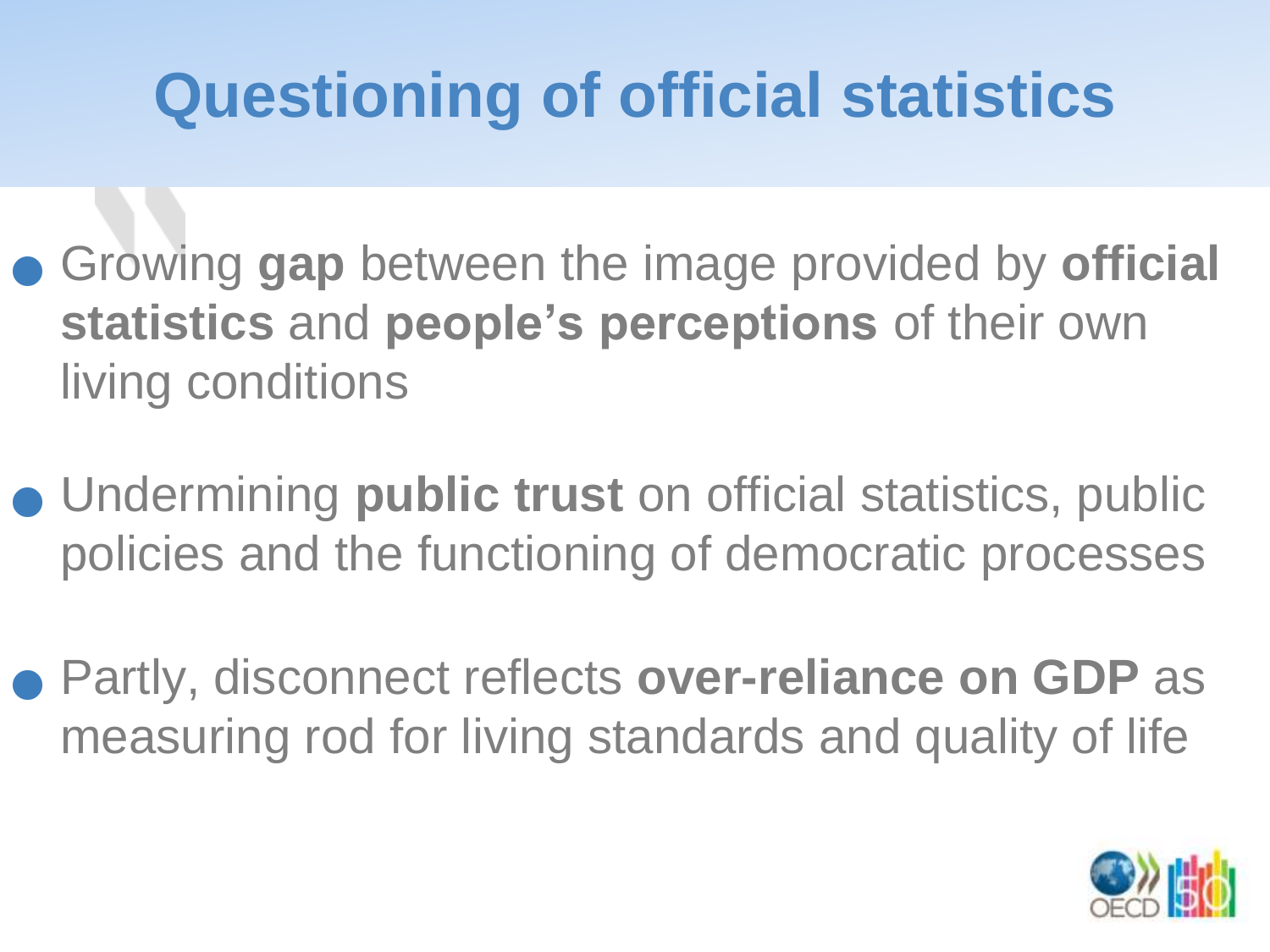## **GDP is …**

A good measure for **monitoring macro-economic activity**

- Needed for macro-economic policies,
- Output and productivity, capacity utilisation
- **Competitiveness**
- Demand for jobs

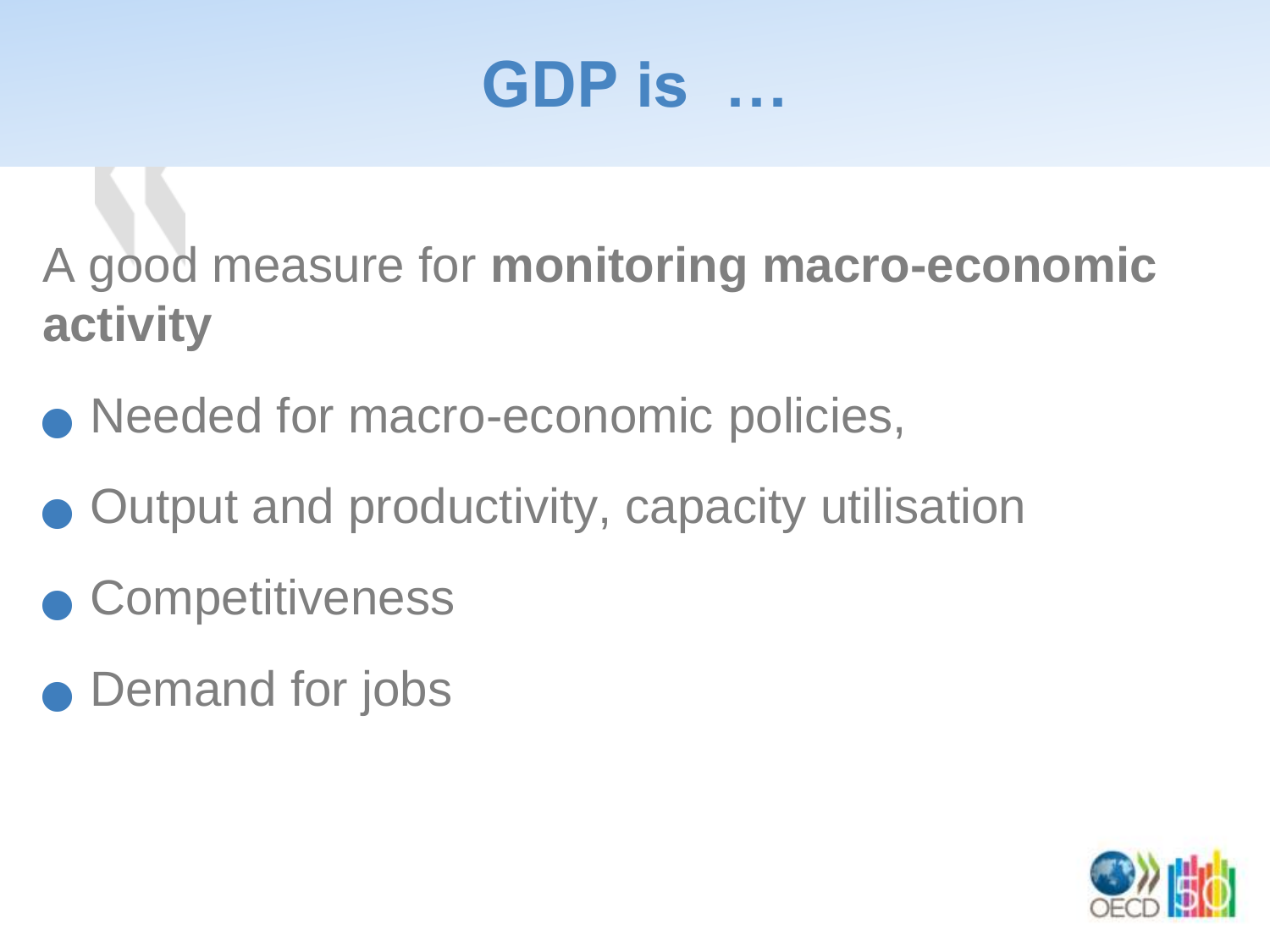## **... but not a good metric of well-being**

#### GDP is **not a good measure of well-being** because:

- $\bullet$  It includes economic activities that either reduce well-being or that remedy the costs of economic growth
- It does not very well reflect households' economic resources
- $\bullet$  It excludes many of the dimensions that matter for well-being
- It does not inform on whether well-being can last over time

Thus:

**GDP needs supplementing ... but not supplanting**

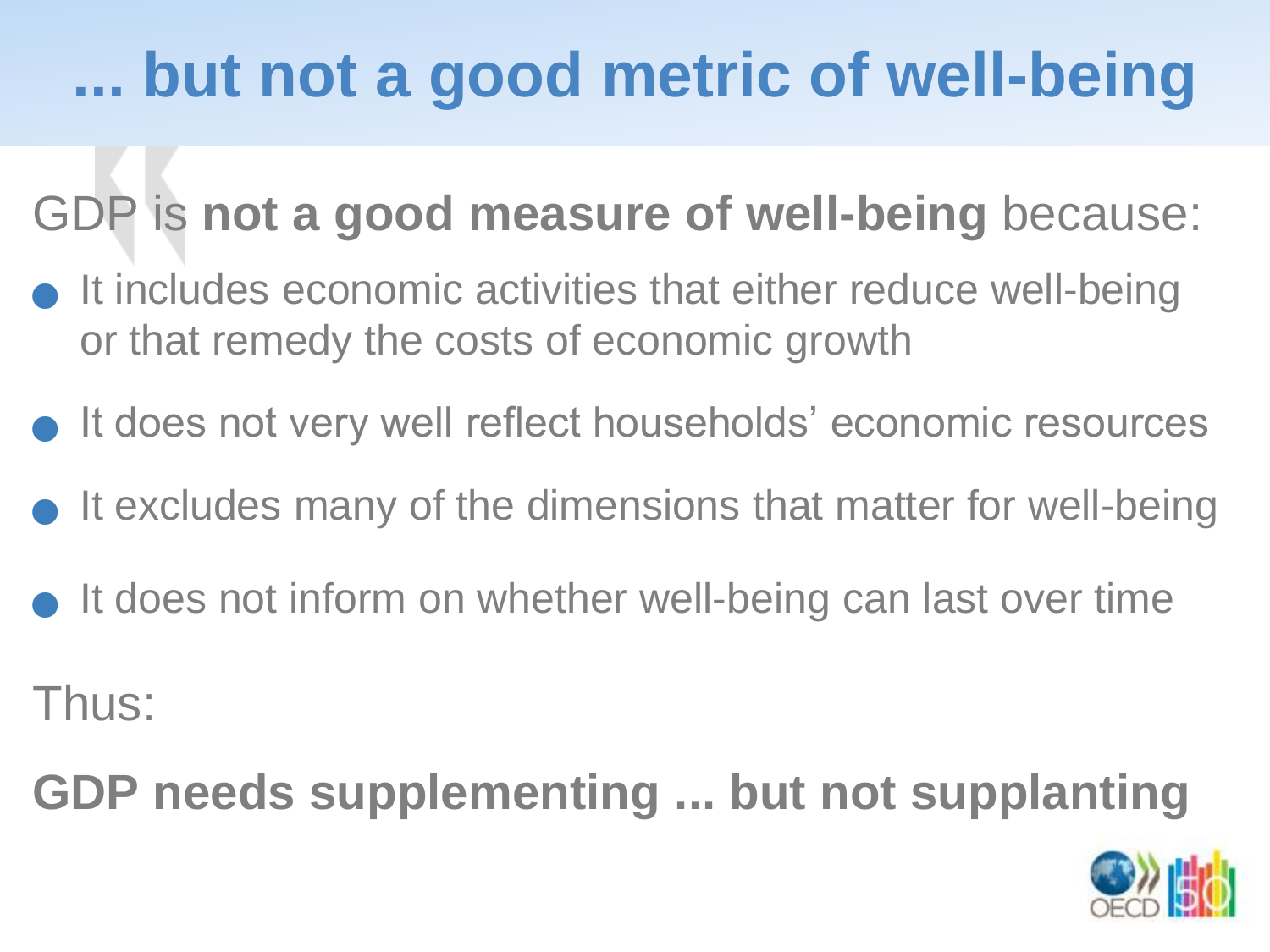#### **In many countries GDP grew faster than household disposable income (1999-2009)**

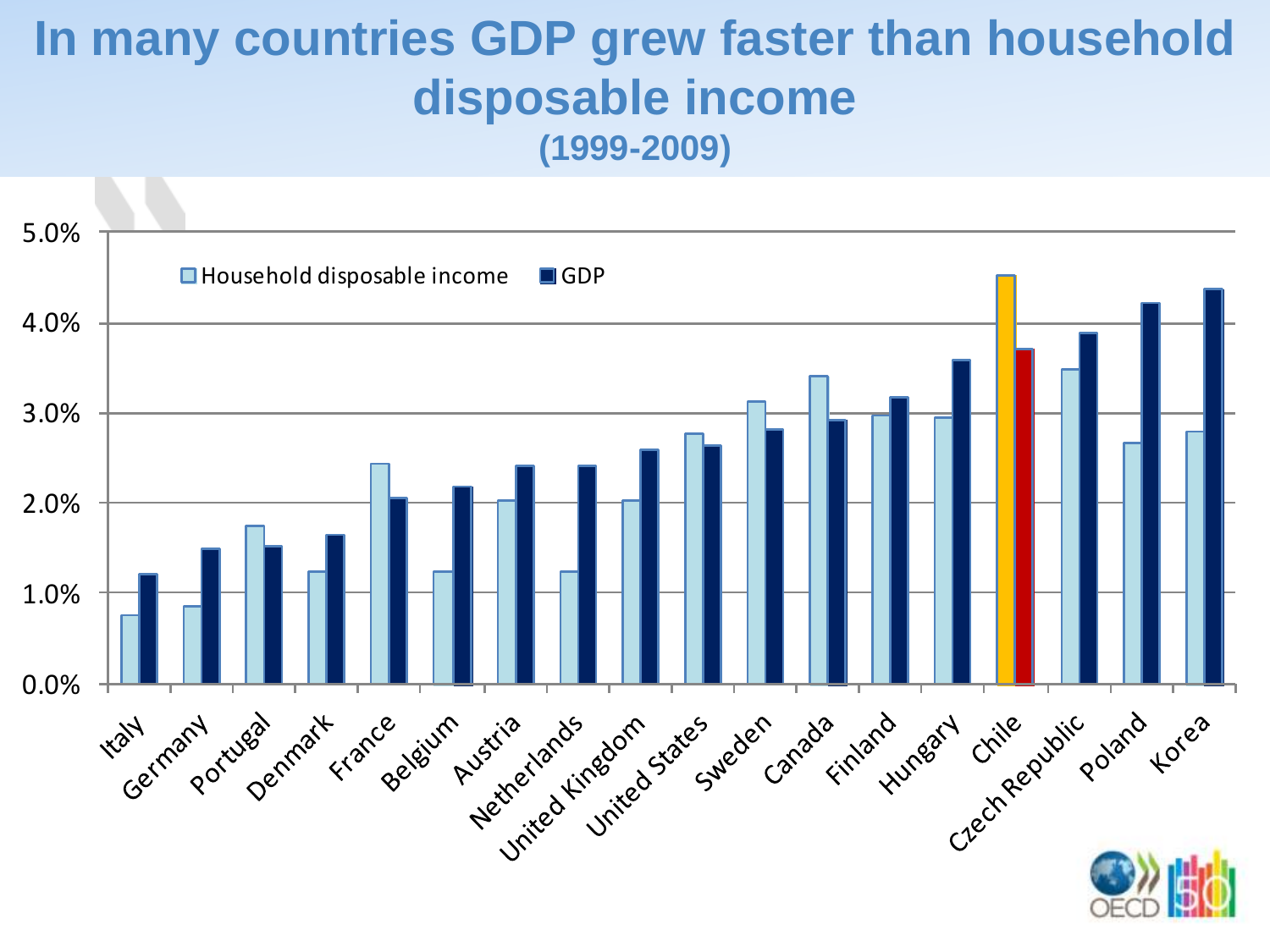### **Higher tides did not lift all boats**

**Income inequality widened in ¾ of OECD countries between mid-1980s and late 2000s** 





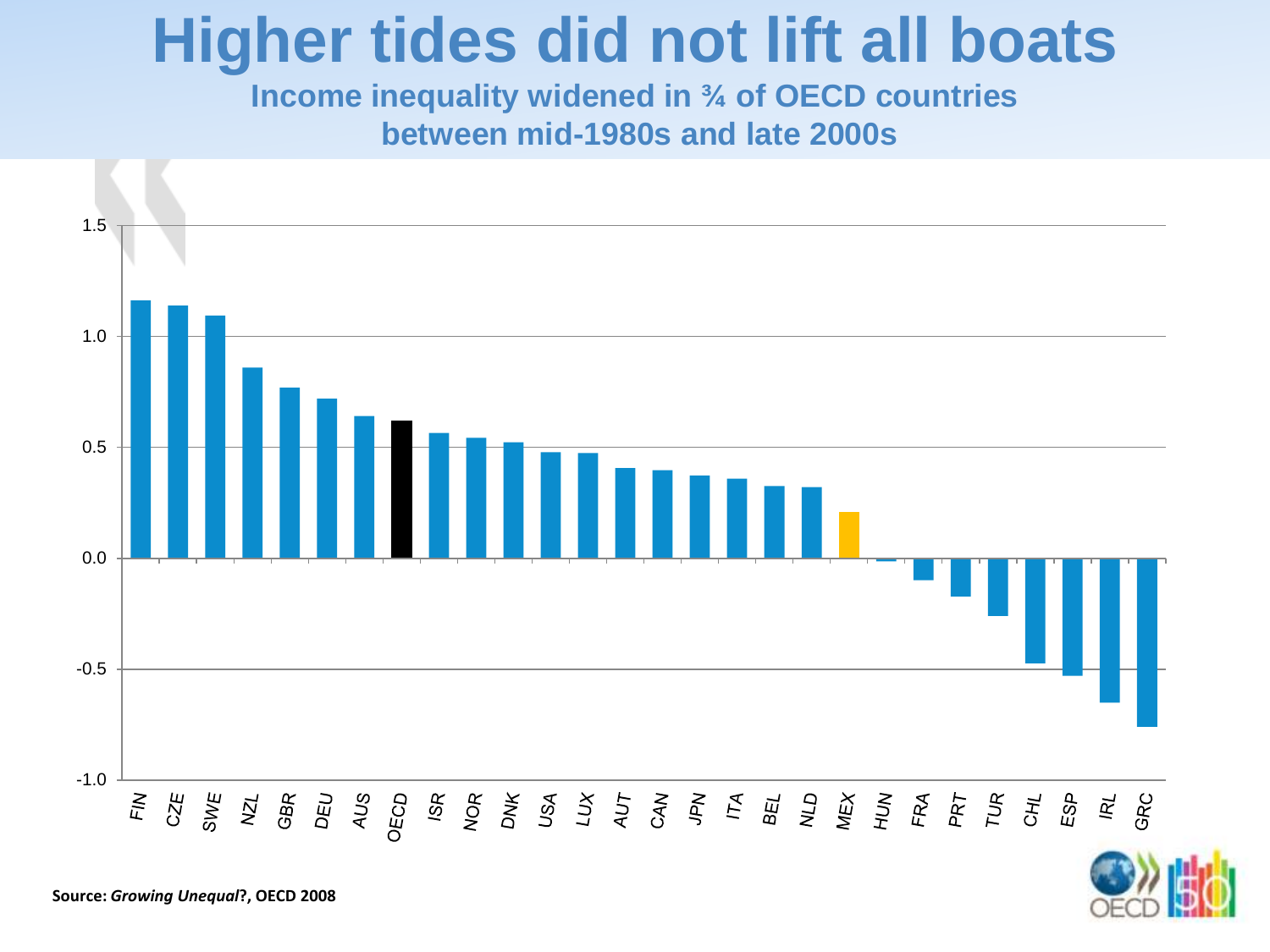## **The OECD response ...**

- OECD has been **leading the international reflection on Measuring Progress** for nearly 10 years
- Launched the **Istanbul Declaration** and the **Global Project** in partnership with other organisations in 2007
- Organised three **World Forums**: Palermo (2004), Istanbul (2007), Busan (2009)

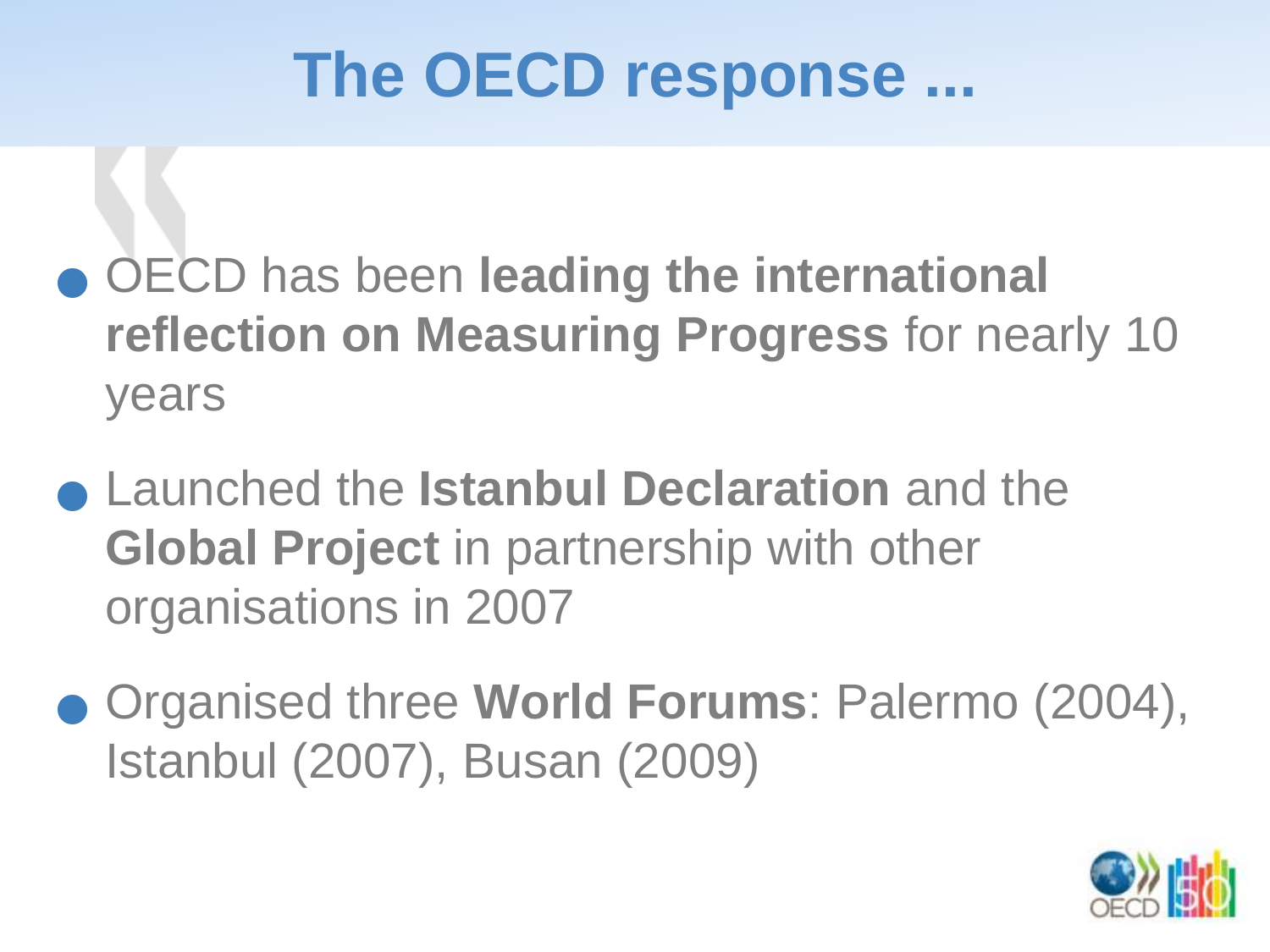## **... has met strong political support**

- President Sarkozy set up the **Stiglitz-Sen-Fitoussi Commission** (2009)
- EU Communication on "**GDP and beyond**" and **EU 2020** Agenda (2009 and 2010)
- **G20 Leaders** statement in Pittsburgh and Toronto (2009 and 2010)
- Conclusions of **OECD Ministerial Council** (2010)
- Many **national initiatives** in developed countries (e.g. UK, Germany, Japan, Italy) and interest in emerging countries (China, countries in LA region)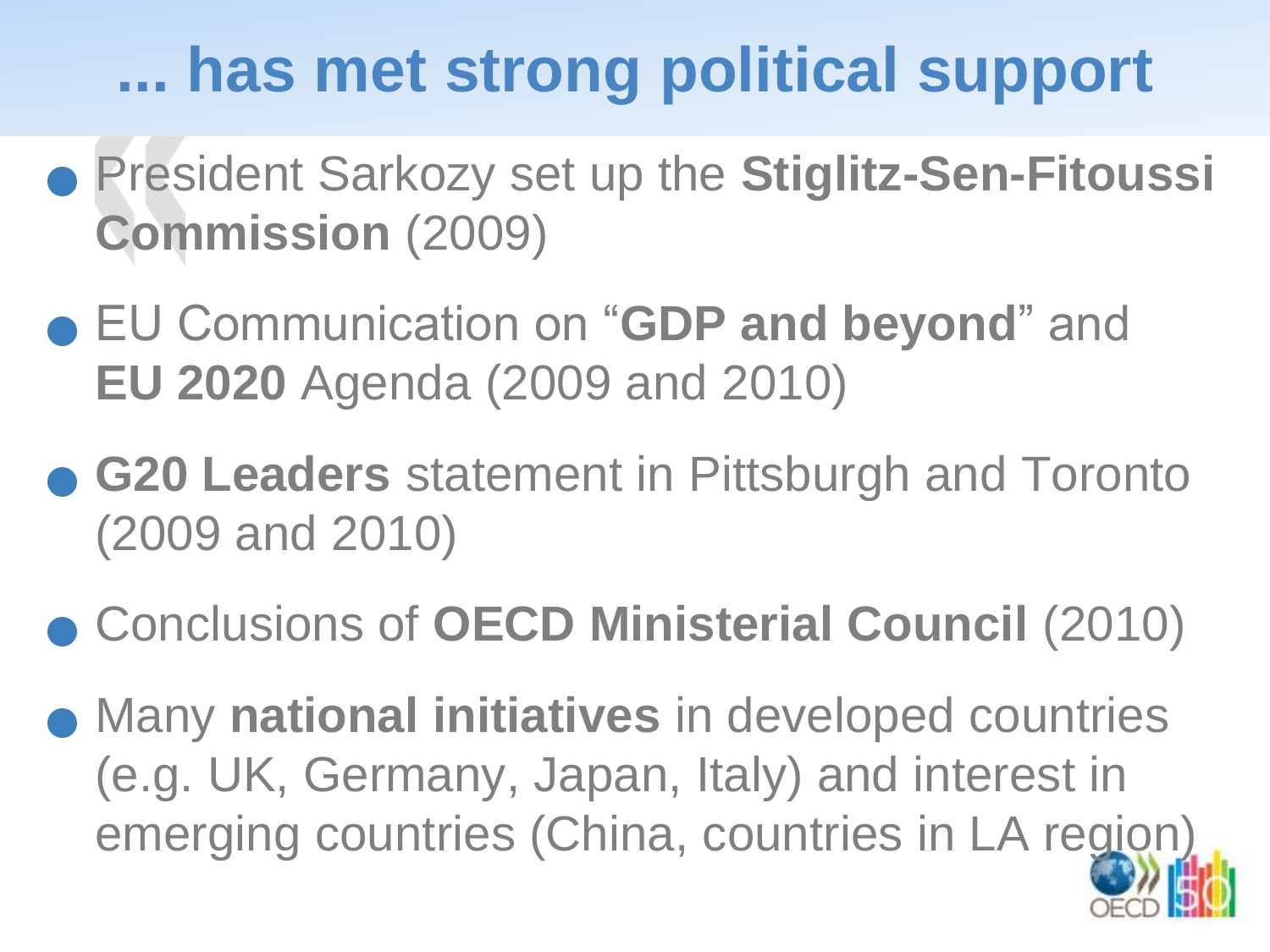## **Better measures...**

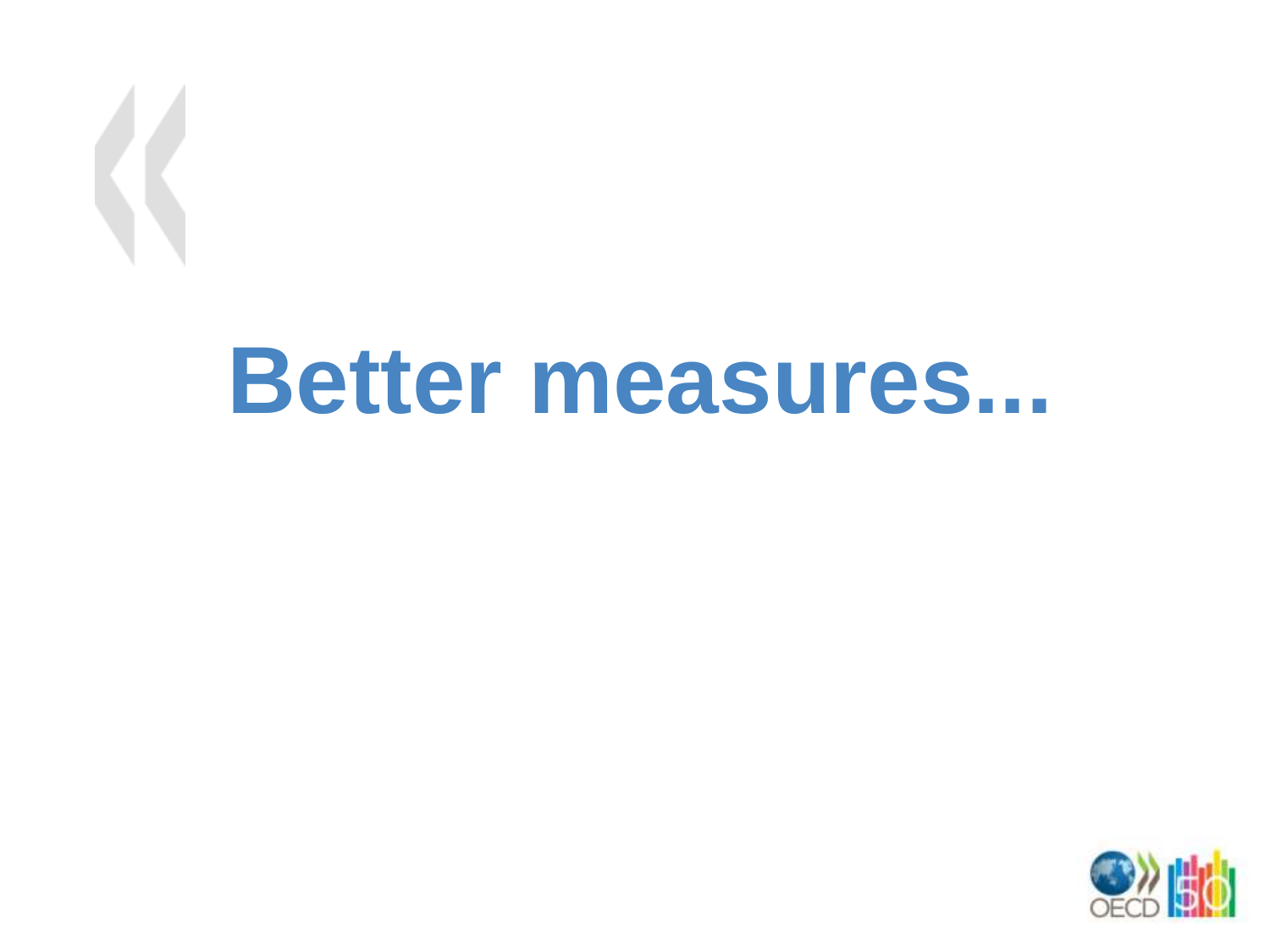## **Framework of OECD work on well-being**

## $\bullet$  **In terms of focus: people's well-being**

- **individuals' situation** in each country rather than macro-economic conditions of economies
- **different groups of the population**, in addition to average conditions
- **achievements**, measured by outcome indicators, as opposed to input or output indicators
- both **objective and subjective aspects** of people"s well-being

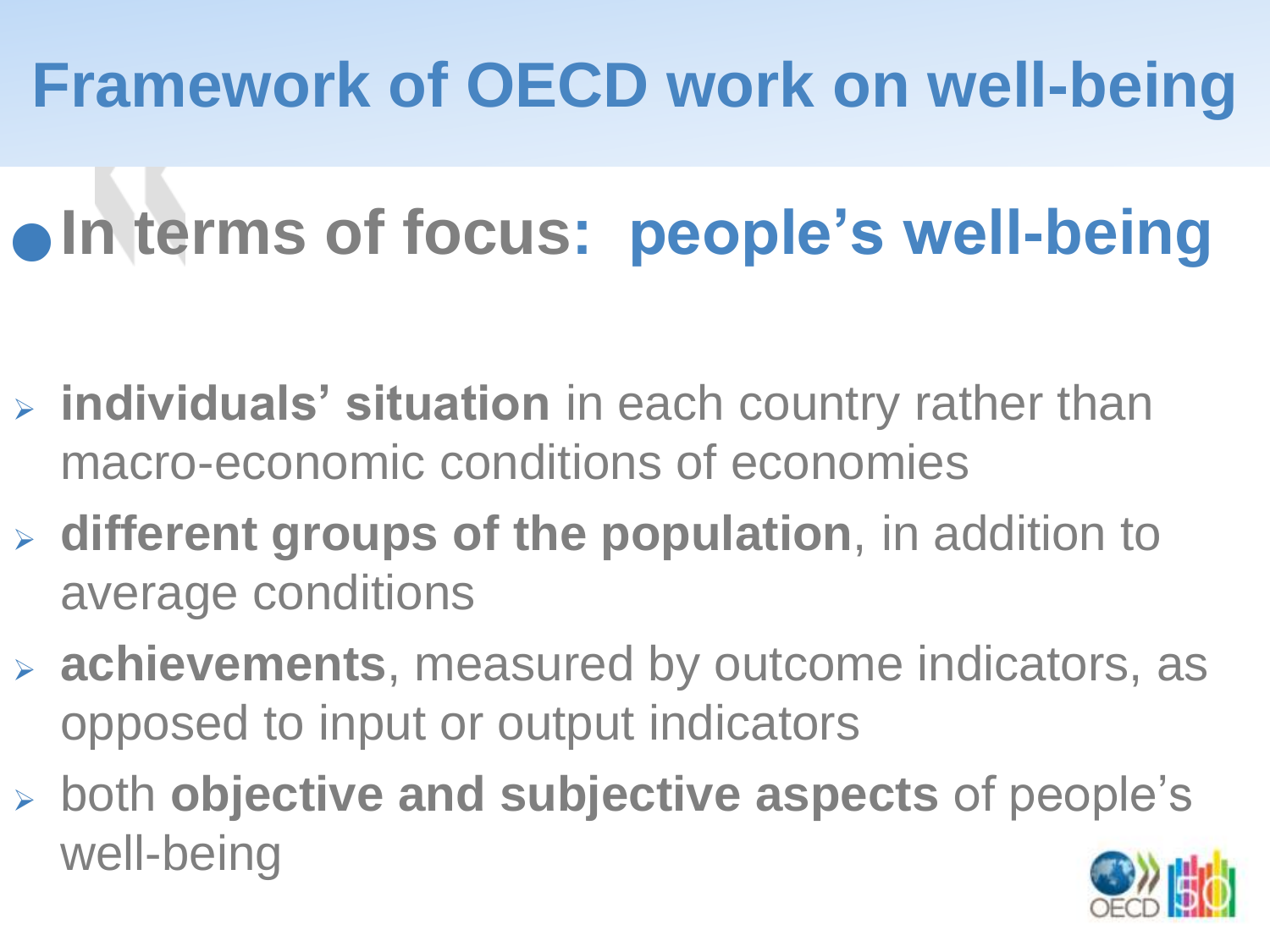## **Framework of OECD work on well-being**

**In terms of scope : three broad domains**

## **Material living conditions**

## **Quality of life**



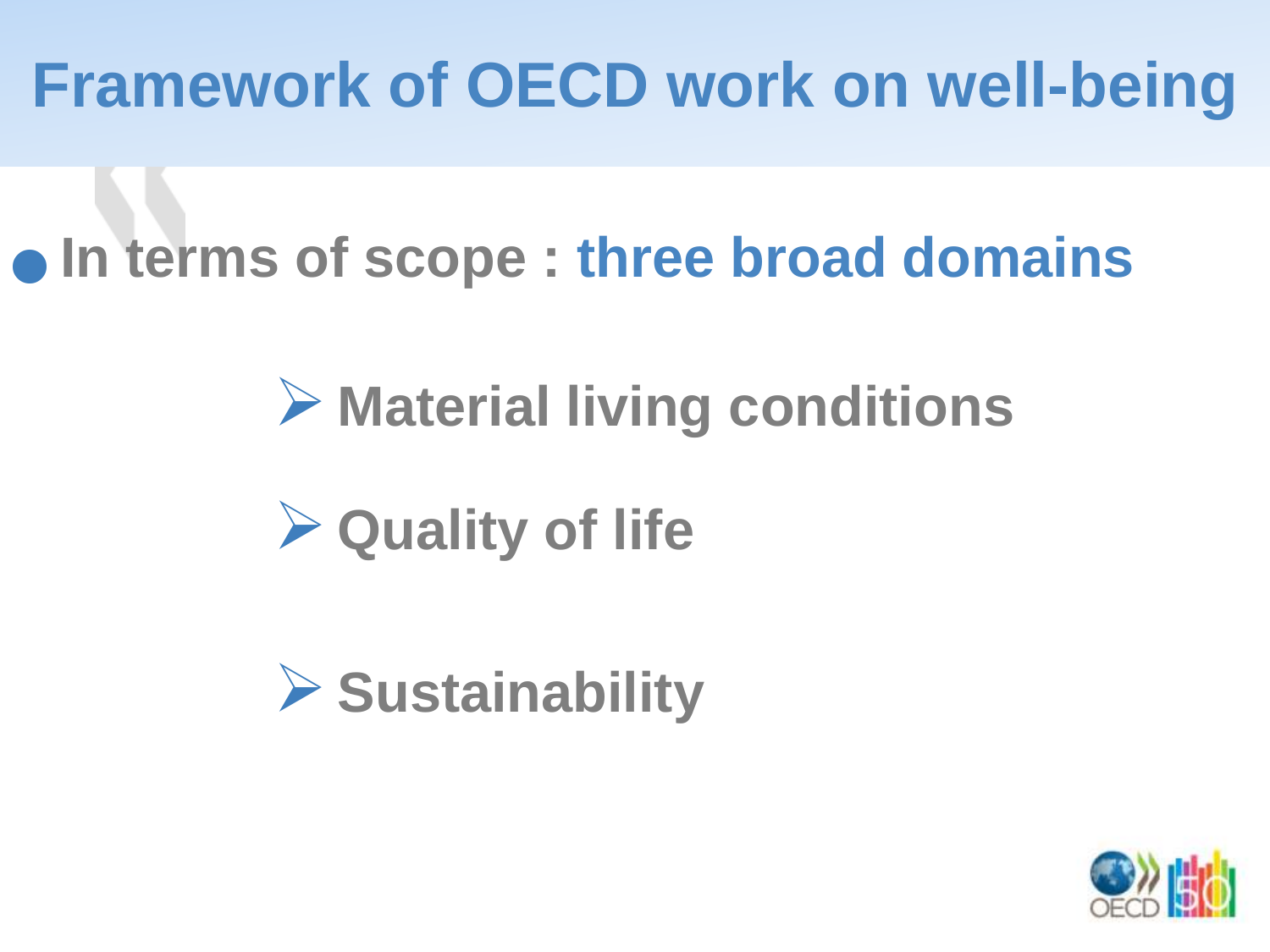## **Framework of OECD work on well-being**

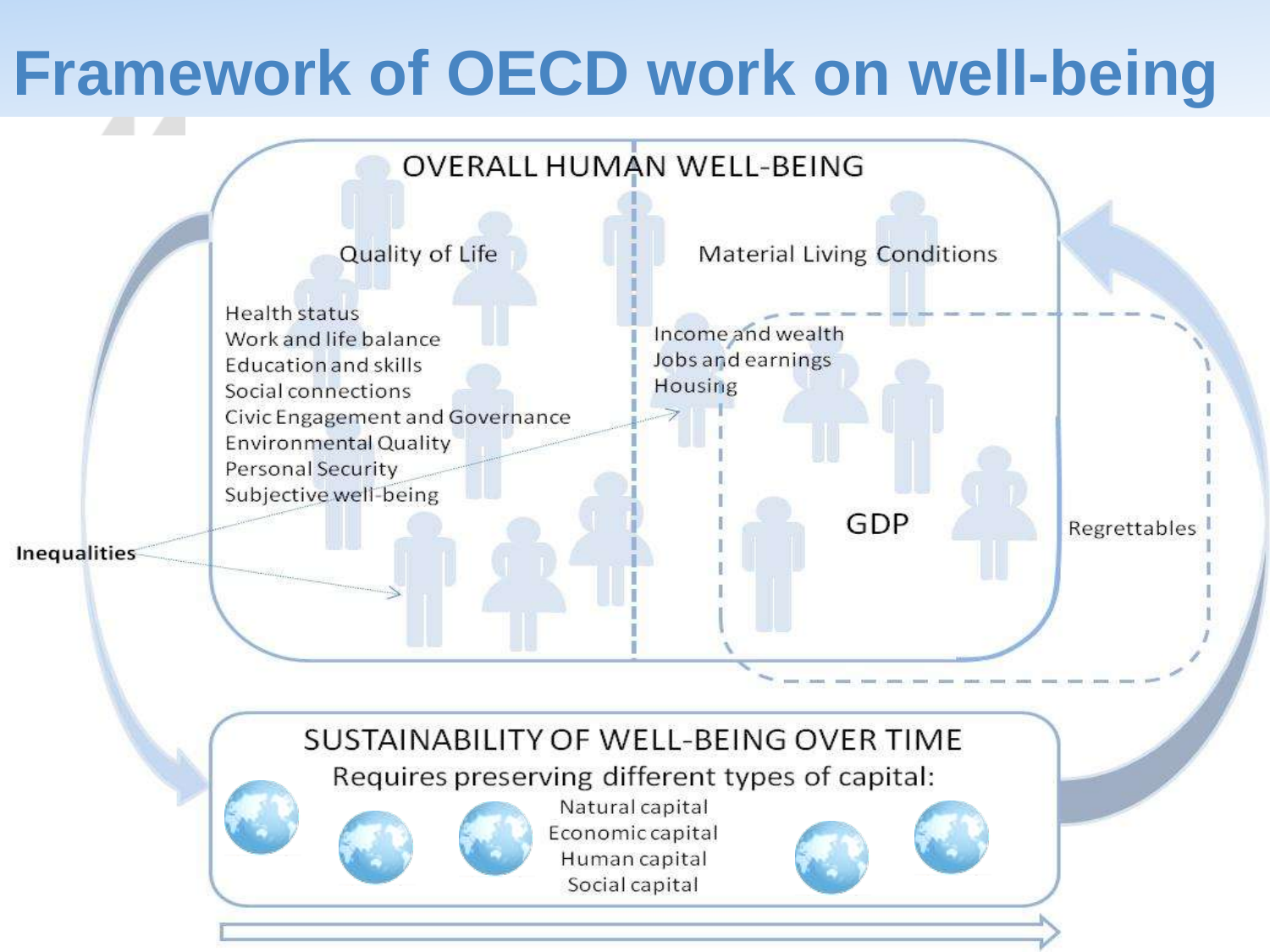## **Material living conditions**

- **Analysis** of the differences between growth in GDP and in household disposable income
- Measuring **households own-production of nonmarket services**
- Better measuring **inequalities in the distribution of National Accounts** households income
- Developing **standards** for measuring **households wealth** and **framework for joint distribution** of households income, consumption and wealth

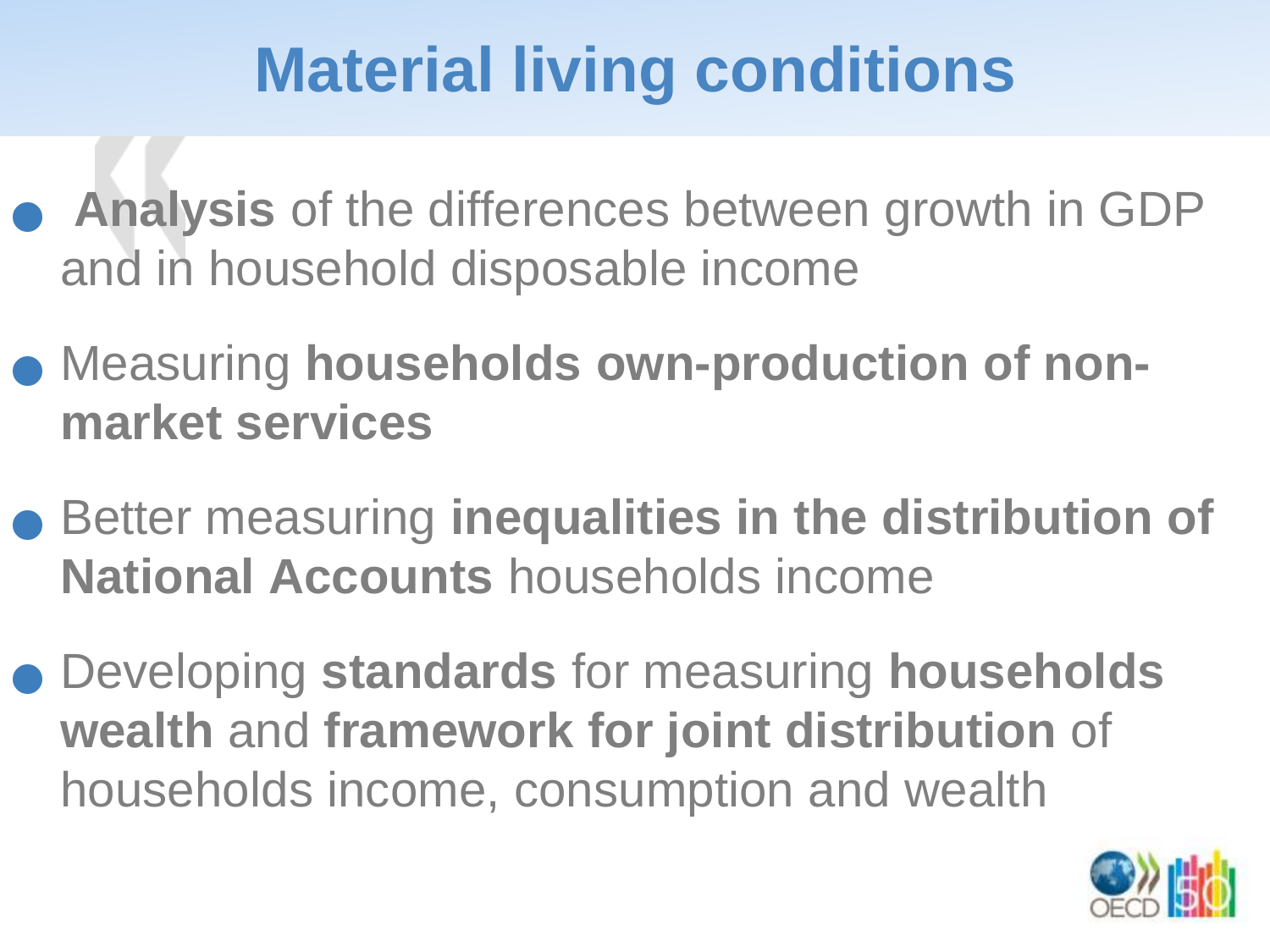#### **Production of non-market services significantly increases measures of average household income**

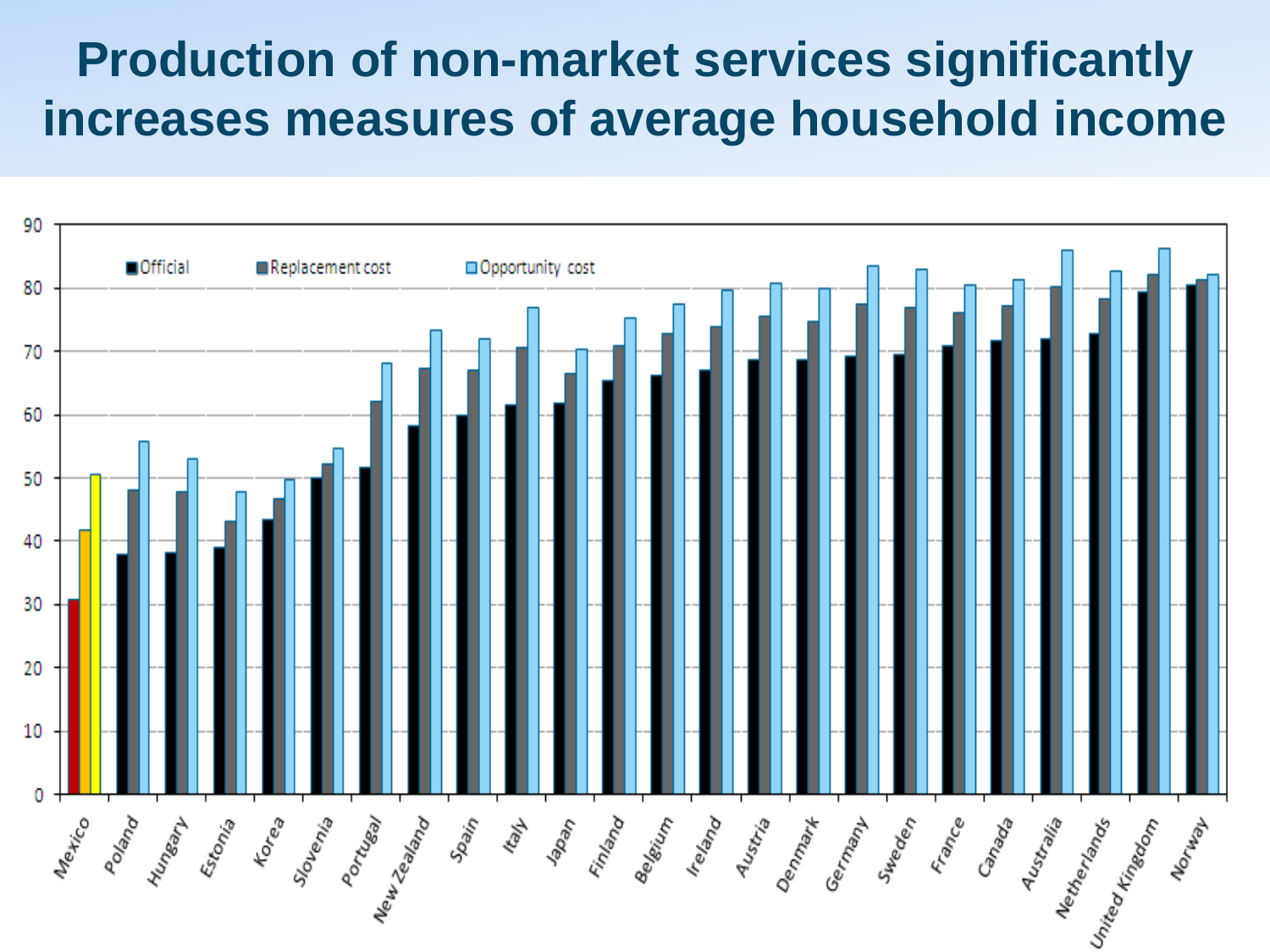## **Quality of life**

- **Objective** indicators ...
	- e.g., life expectancy, infant mortality, employment rate of women with children of compulsory age; educational attainment; housing conditions, contact with others; transparency of governance; air pollution; reported homicides, etc...
- ... and **subjective** indicators
	- e.g. overall life satisfaction; feeling of insecurity; satisfaction with quality of local environment, etc...
- Developing **guidelines for NSOs** on how to measure different aspects of **subjective well-being**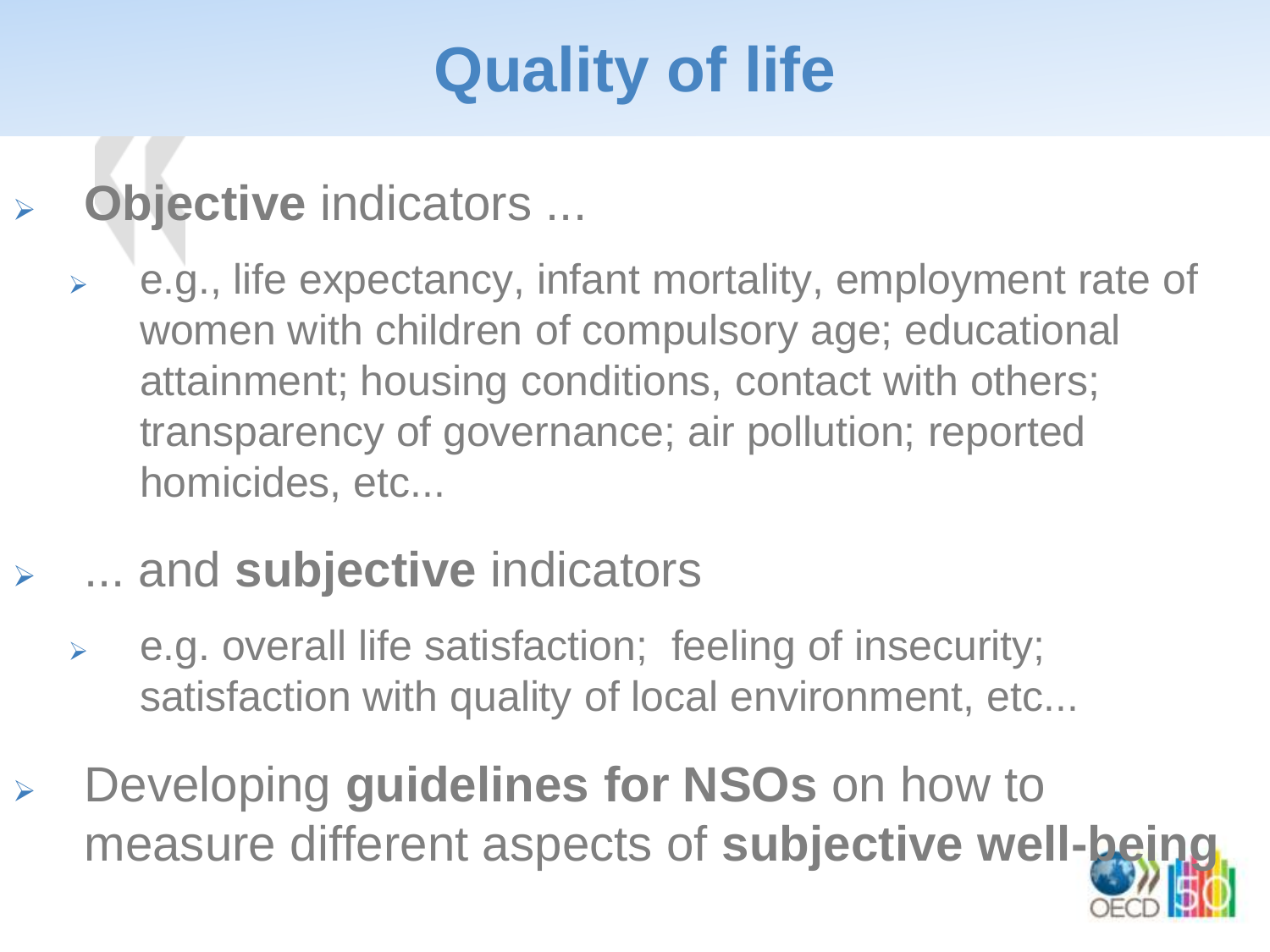## **Money is not all that counts**

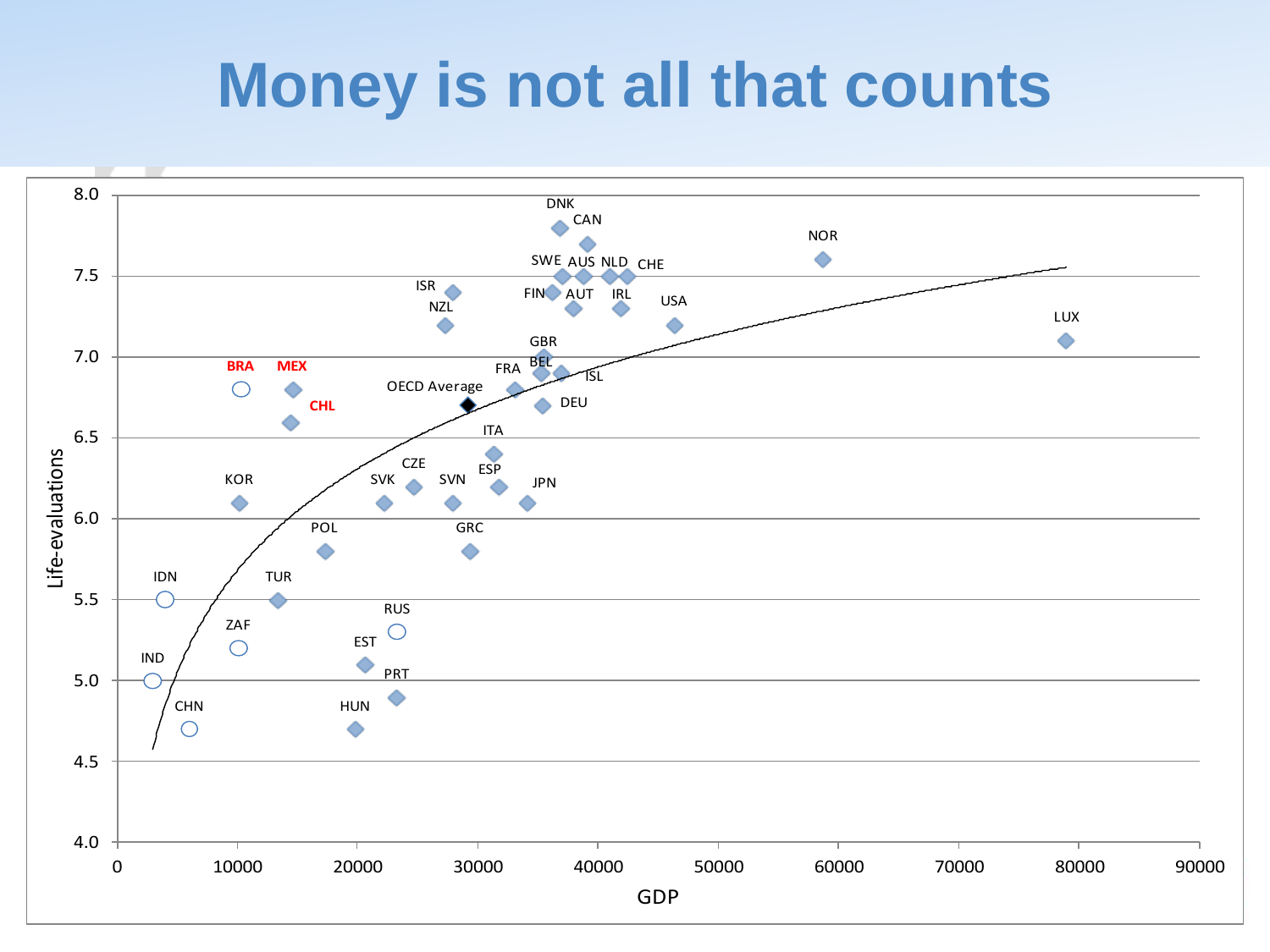#### **e.g. PISA cognitive skills of 15 years old students reading scale**



Source: OECD PISA 2009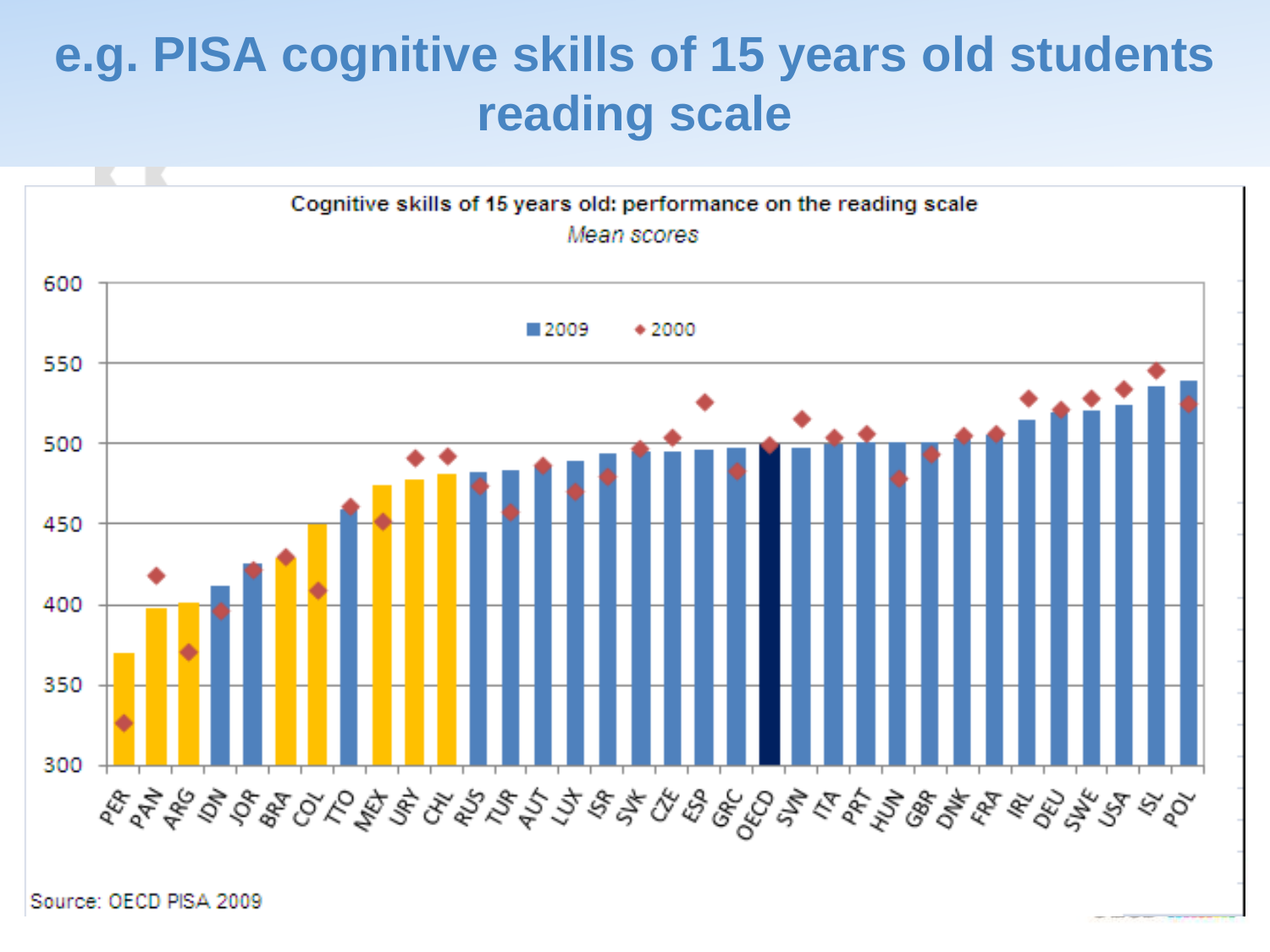## **Sustainability**

- Ensuring that current well-being can be **sustained over time from individuals to societal concerns**
- **Measuring sustainability requires looking at investment in (and depreciation of) a broad range of assets** and at future **productivity gains:** 
	- **(Relatively well) measured assets :** Produced capital; Financial capital
	- **Measurement challenges:** Environmental capital; Human capital; Intangible capital and social capital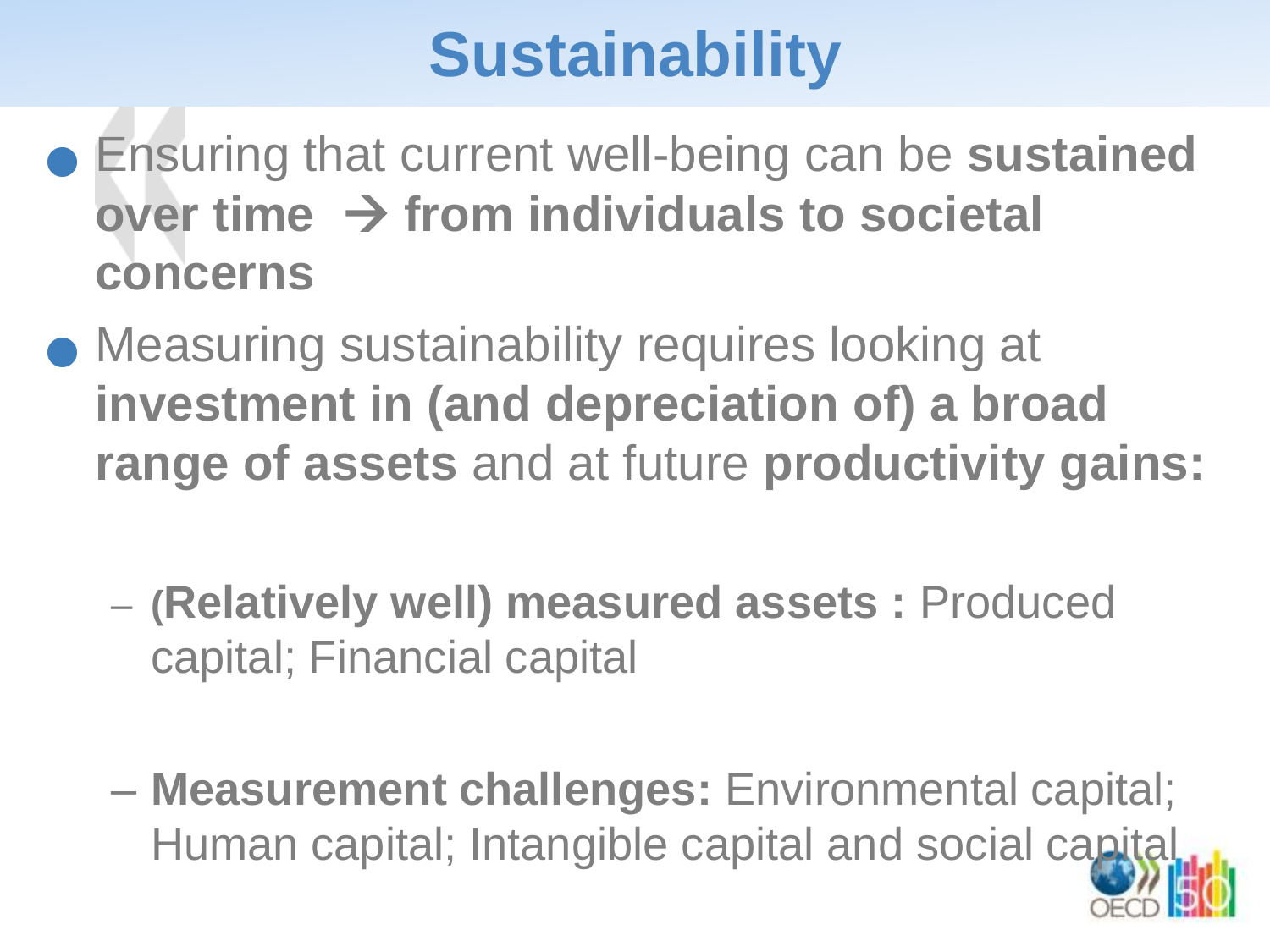## **Environmental capital: water abstractions**



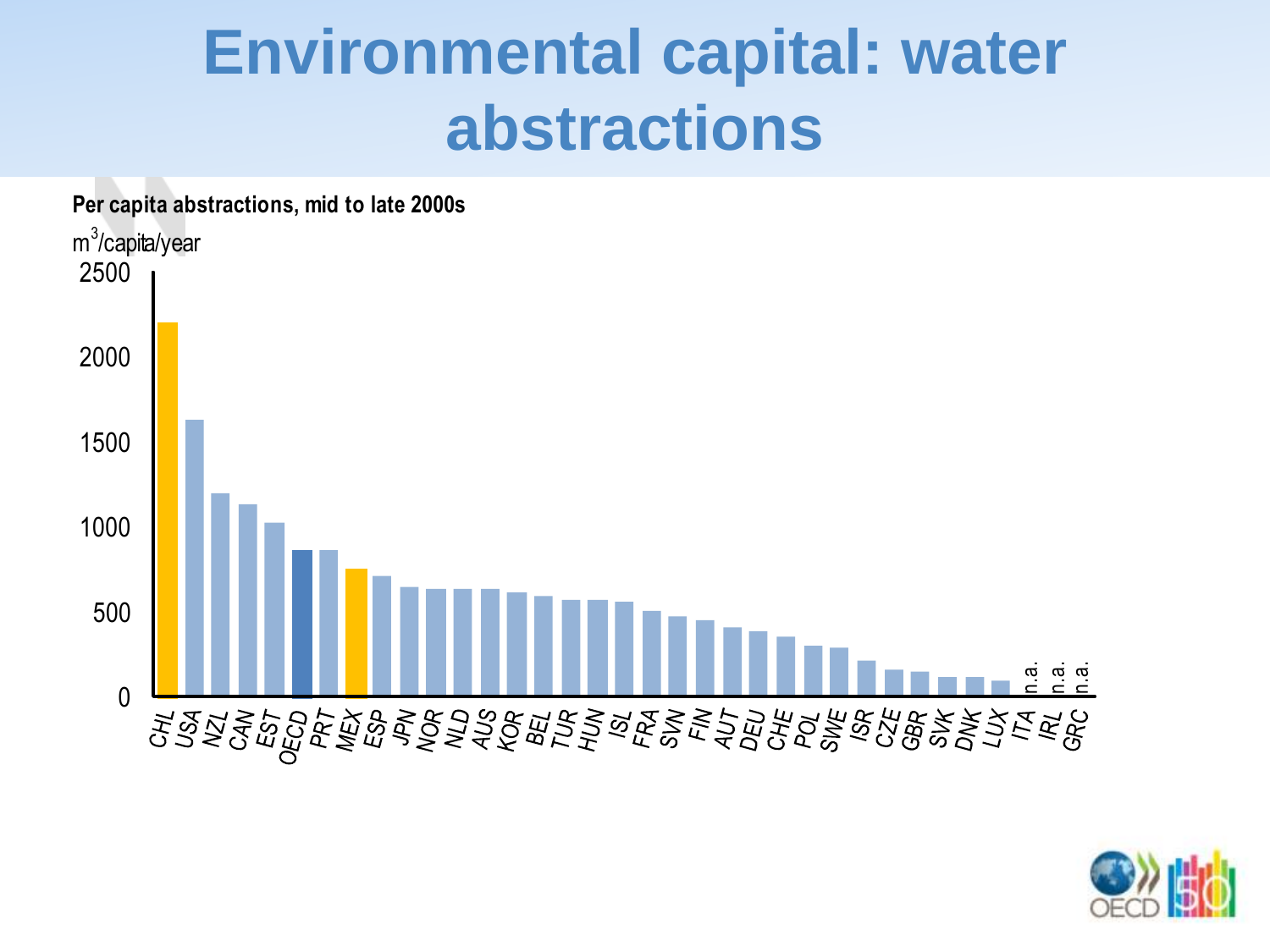**Human capital: a stock that is several times higher than that of physical capital…**

#### **Monetary estimates of human capital and physical capital as a share of GDP, 2006**

**Human Capital/GDP** Physical Capital /GDP



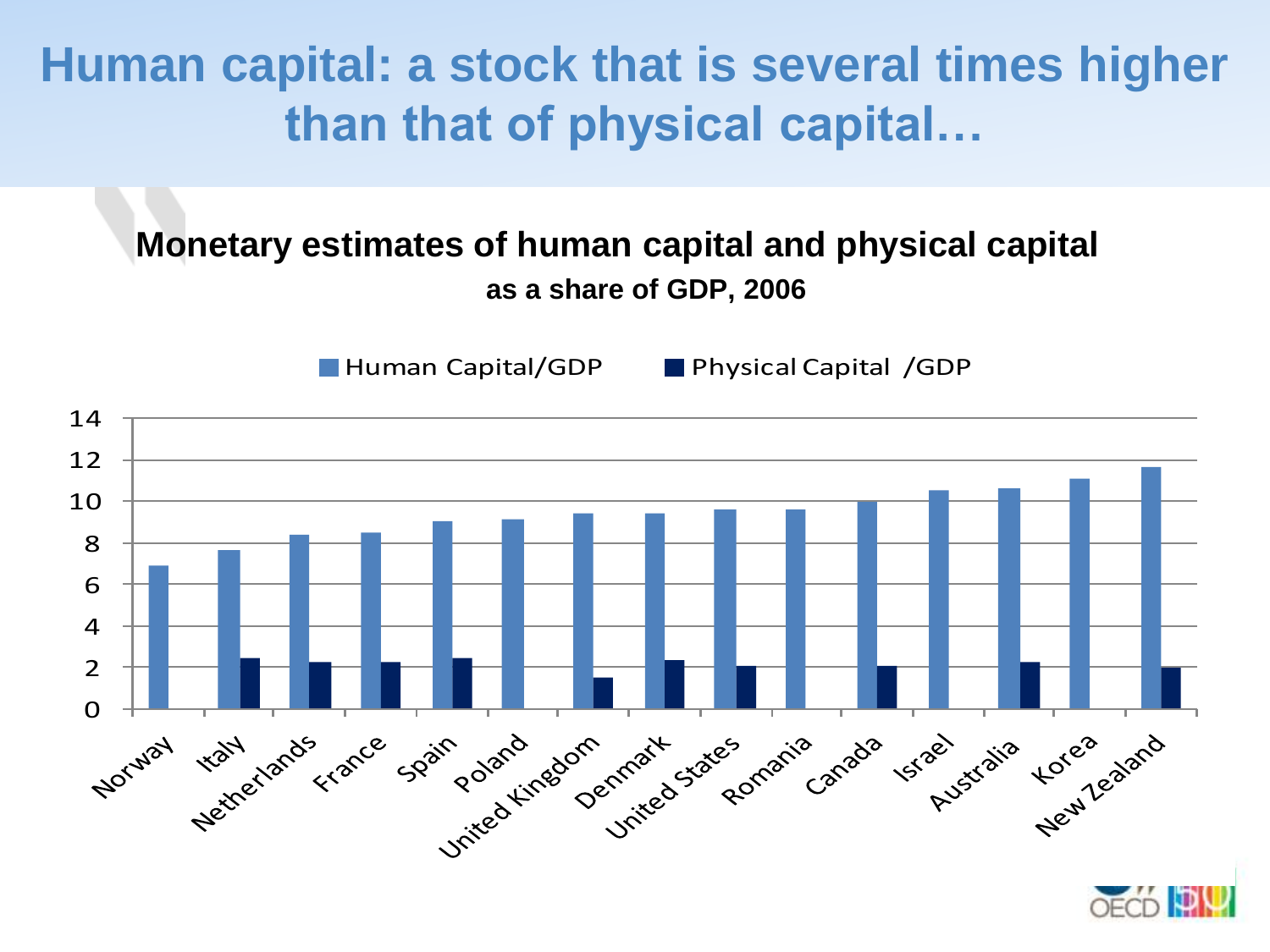#### and where investment is insufficient to offset **depreciation due to ageing in most OECD countries**

Volume changes in human capital per capita and contribution of various factors

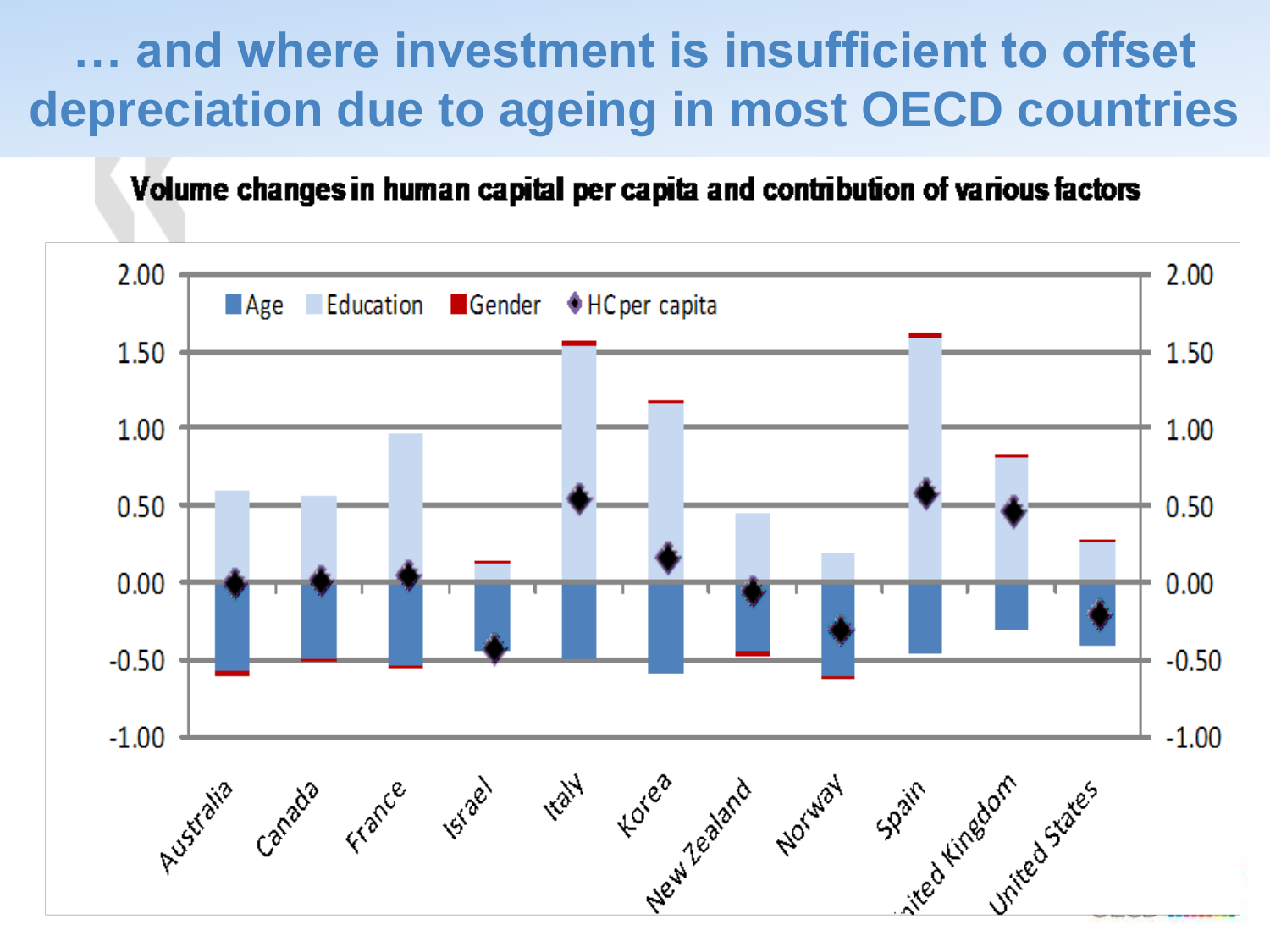## **Other types of capital are also critical for sustainability**

- **Intangible capital:** firms' spending on new knowledge and on organisational capital are important for future labour productivity growth and income
- **Social capital**: communities matter not only "here and now" but also for development to last and ensure cohesive societies
	- **structural component** (social networks, civic participation)
	- **normative component** (notions of trust, reciprocity, tolerance, understanding and respect for others)

OECD work to develop guidelines and prototype survey questions

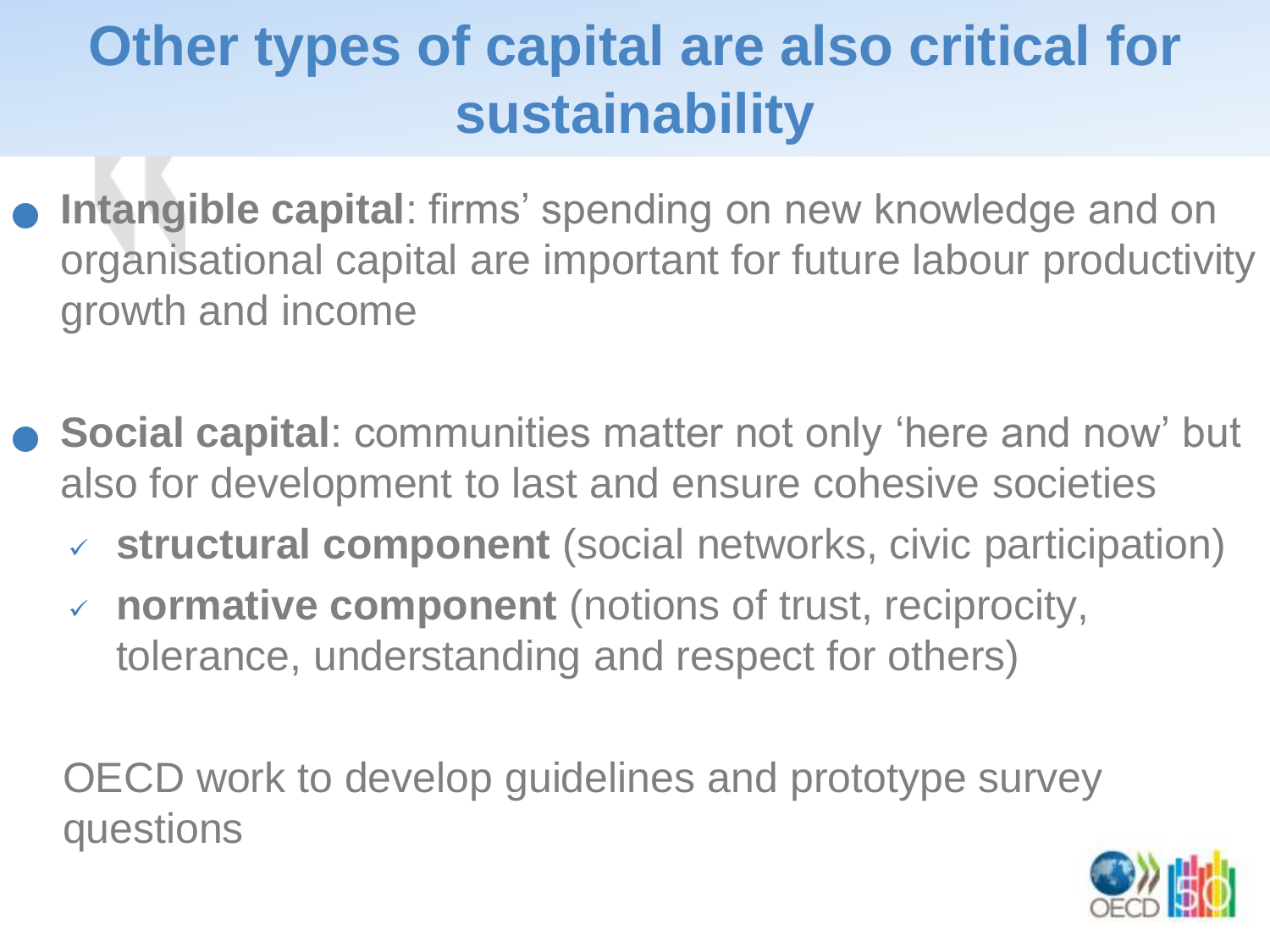# **Better measures... for better policies…**

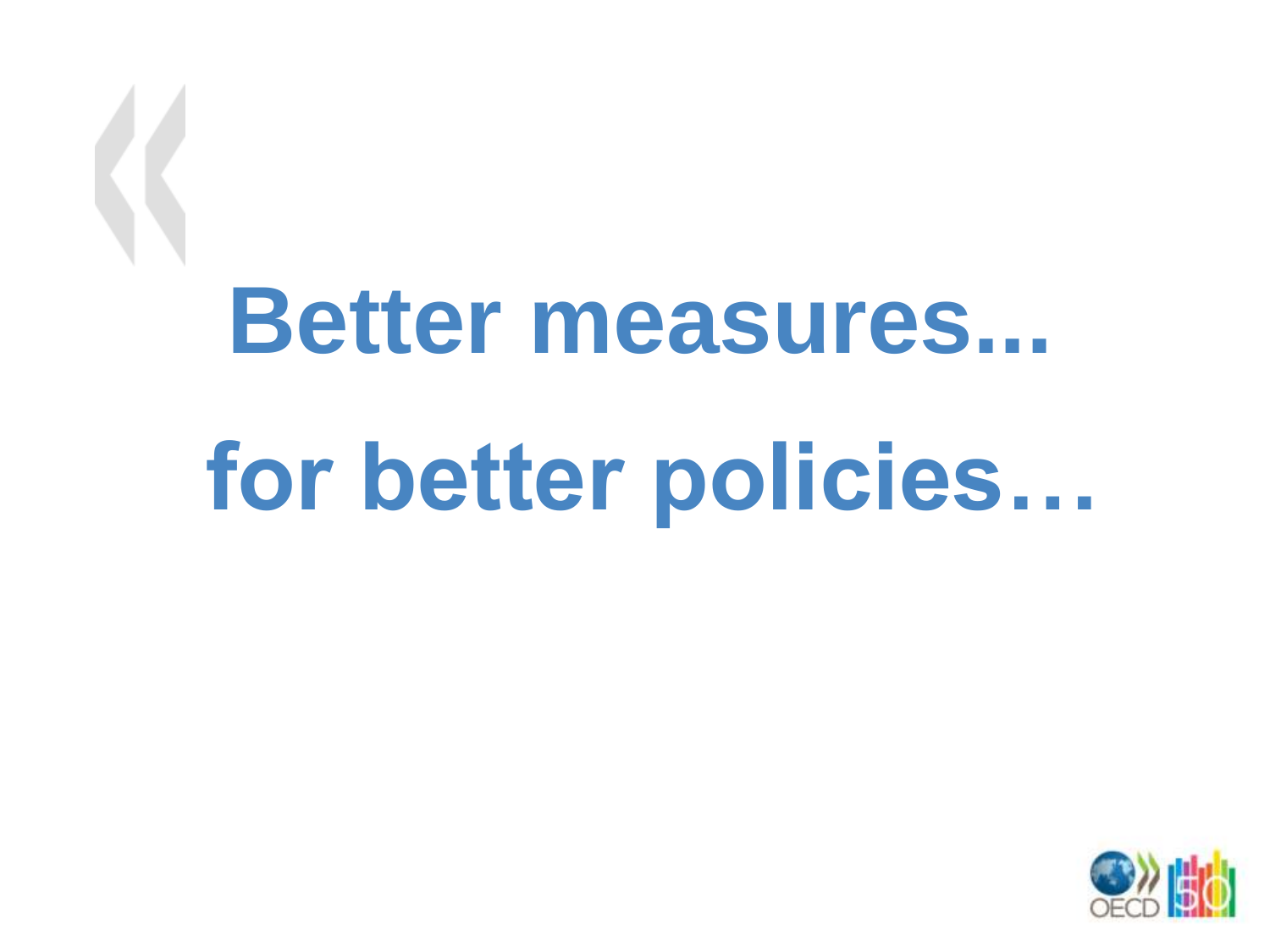## **Informing policy design and decision making**

Measuring the various dimensions and factors of wellbeing can help improve policies by:

- **Identifying emerging issues or that are not on the** radar screen of policy-makers
- Allowing better understanding of the range of **factors driving well-being** in particular domains
- Assessing countries' comparative well-being **performances** (benchmarking) and informing **strategies to remedy structural gaps**

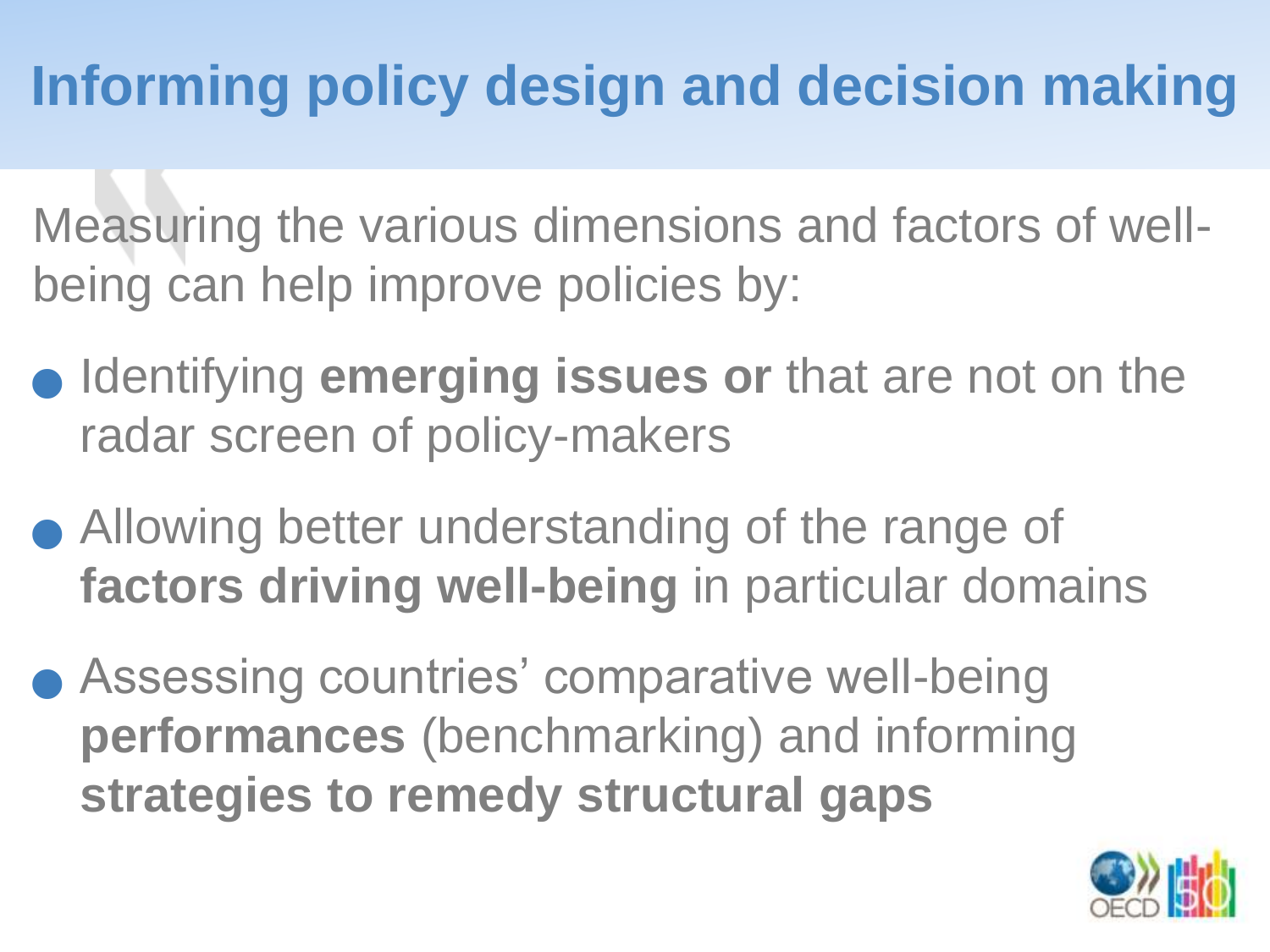## **Informing policy design and decision making**

## **Measures need to:**

- be **relevant for a broad range of societies** but also reflect national concerns and specific development patterns
- be **relevant for designing evidence-based policies**
- reflect the **perspective of citizens**, not only that of governments

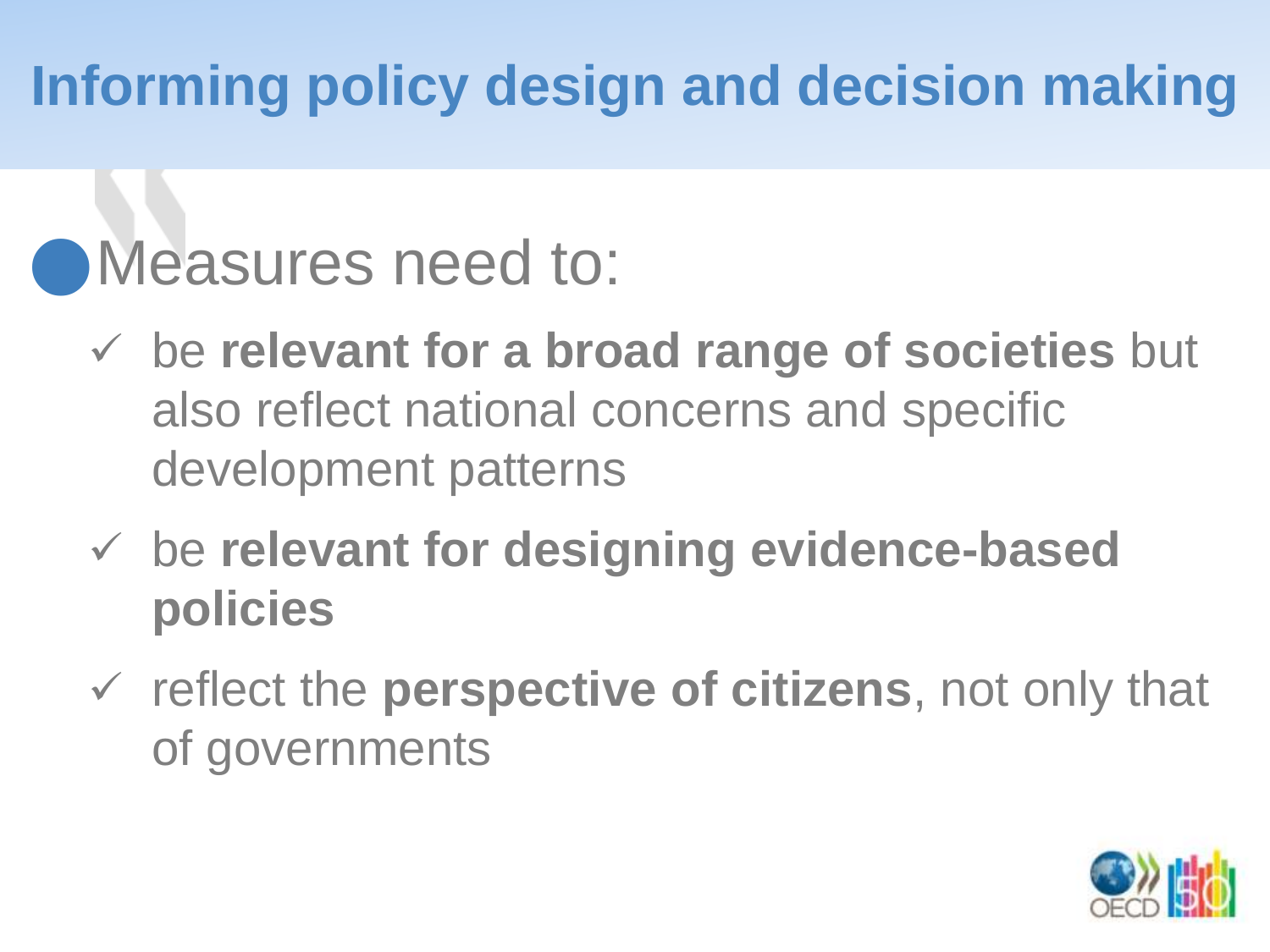# **Better measures... for better policies… ... for better lives**

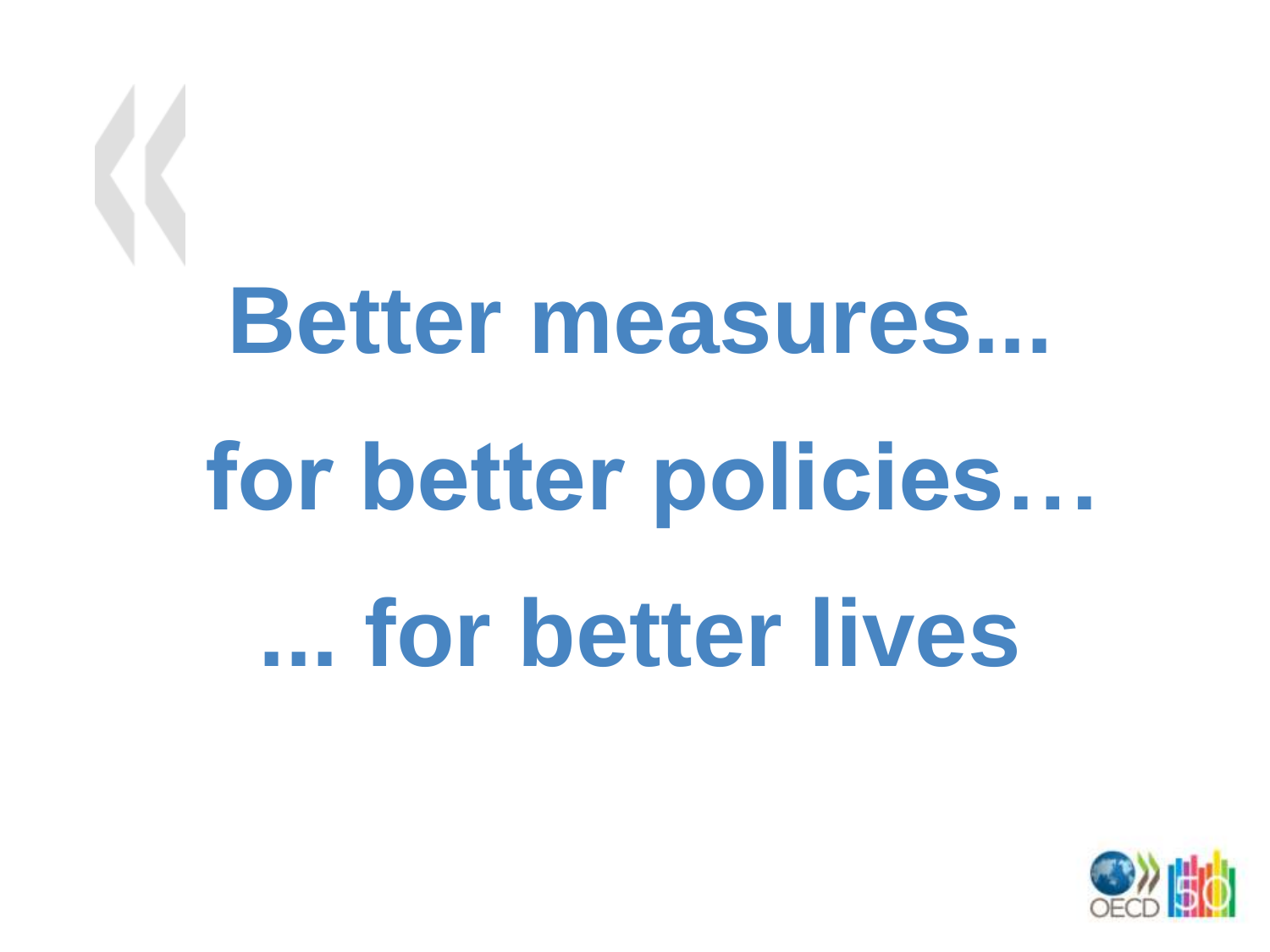#### **Towards a virtuous circle**



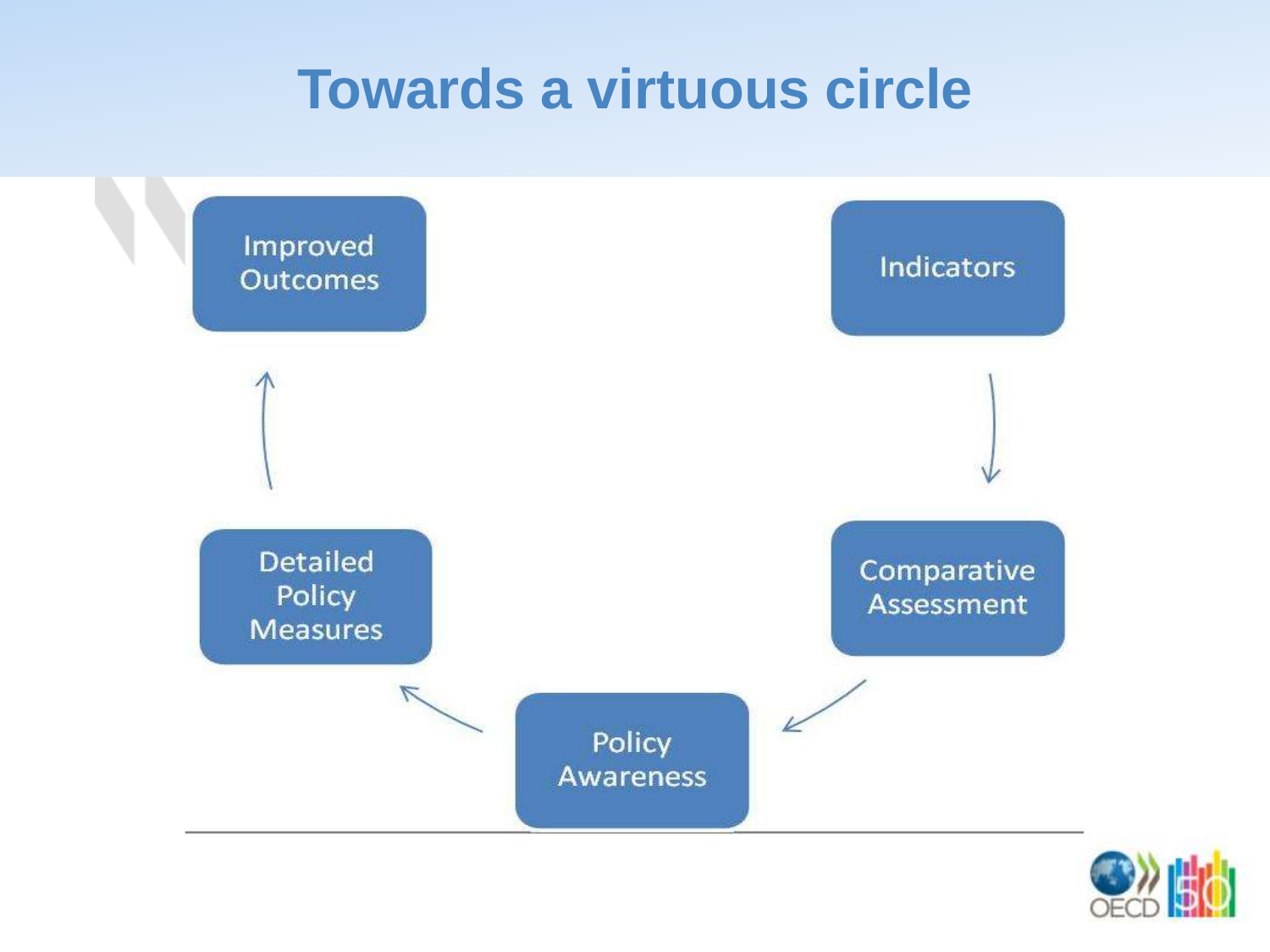## **OECD Better Life Initiative**

- **OECD 50th Anniversary** *: Better Policies for Better Lives* 
	- *How's Life?* report ; *Compendium* of Well-being Indicators; *Your Better Life Index*
- **Continued dialogue** with emerging and developing countries on what matters for them and sharing experience
	- **4 th OECD World Forum** "Statistics, Knowledge and Policies, Delhi, October 2012
	- Preparatory Regional Conferences in **Latin America, Asia, Africa**, in 2011 and 2012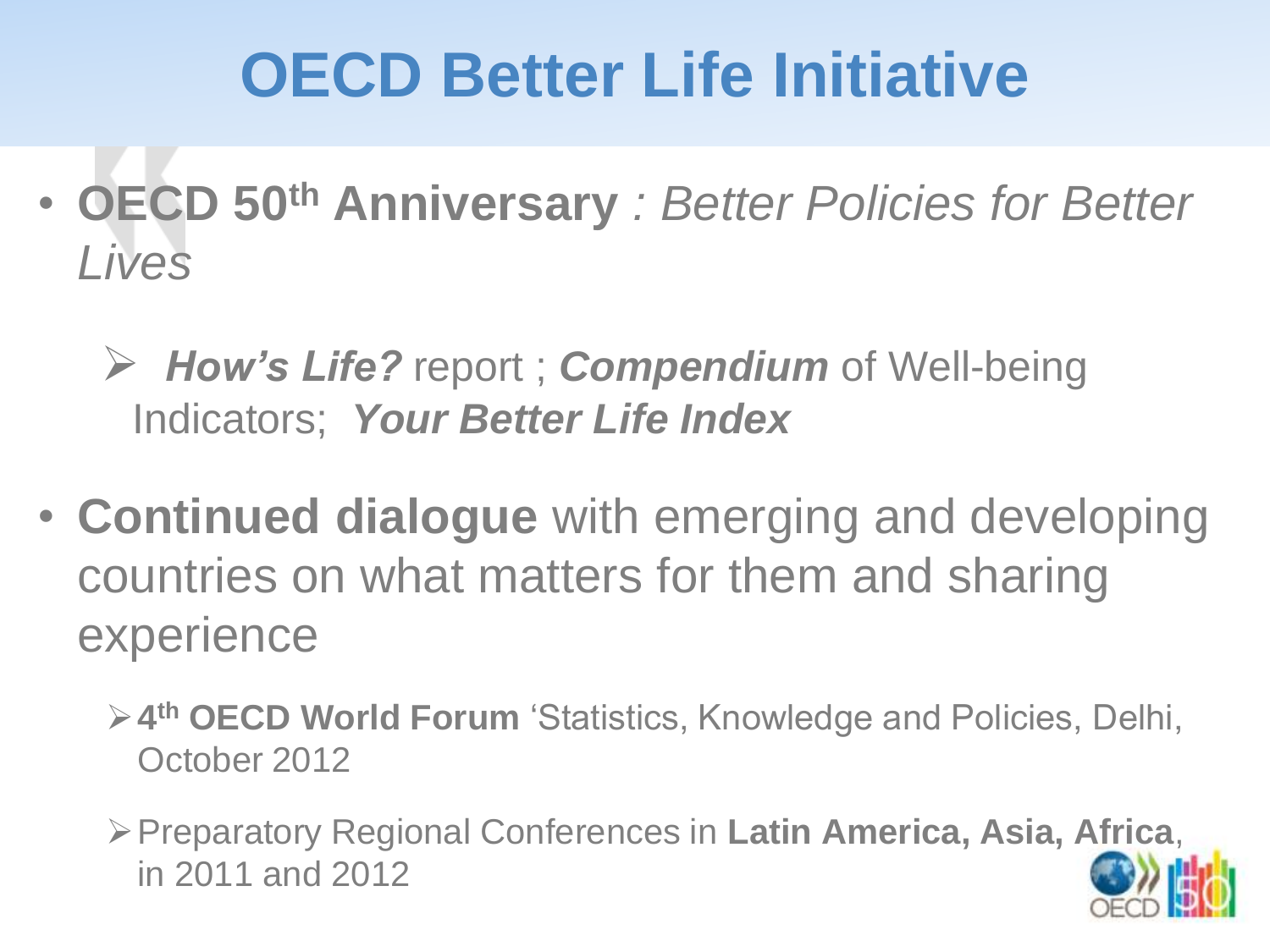# **Challenges ahead**

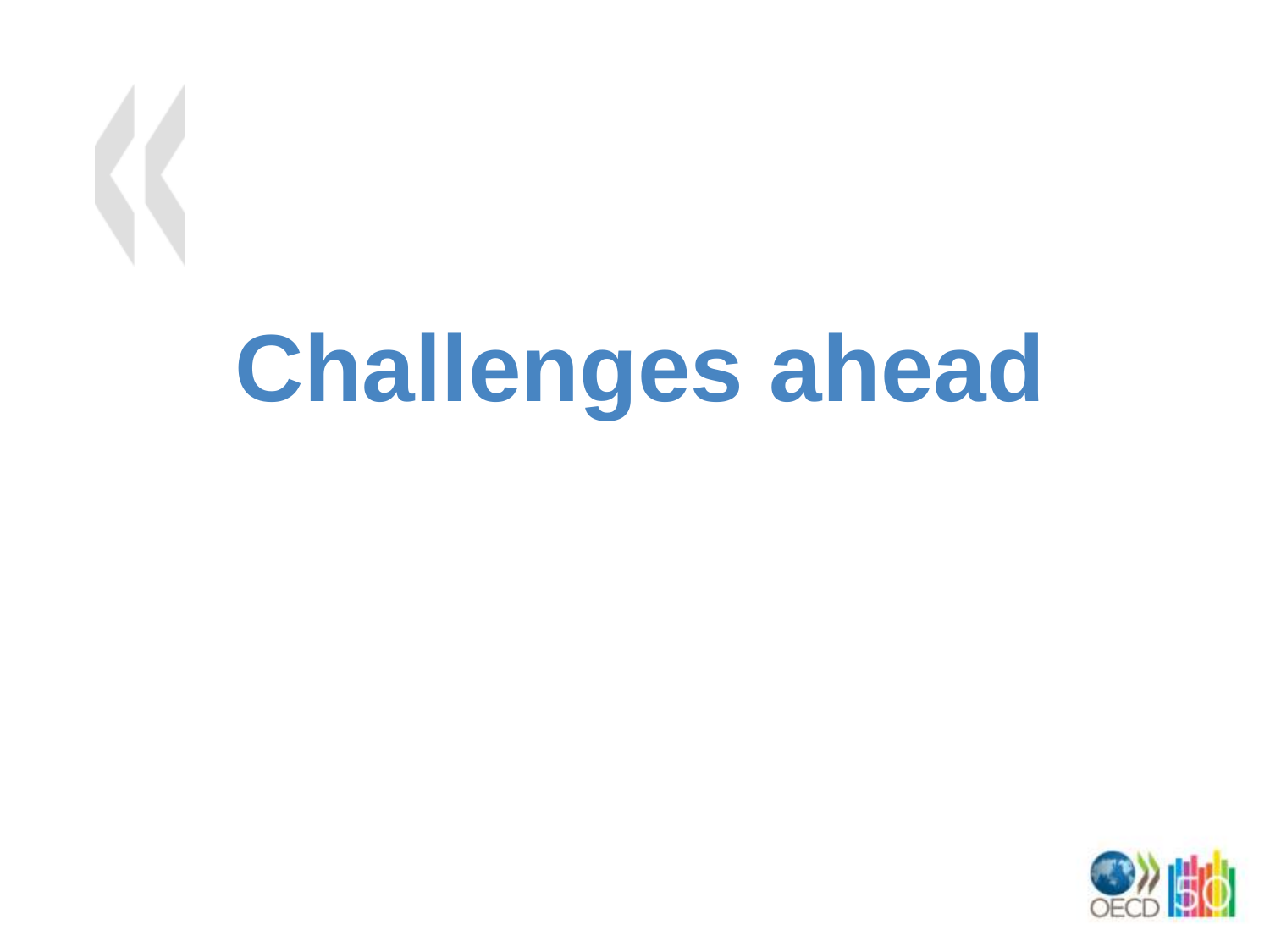## **Challenges ahead**

 Agreement that measuring well-being and progress should contribute to achieving **better living standards, equity, social cohesion, sustainability and the implementation of the Millennium Development Goals**

 But there is an important **measurement agenda** for NSOs and international organisations **to fill in existing statistical gaps** 

 On-going work is still **experimental** and **will evolve over time**

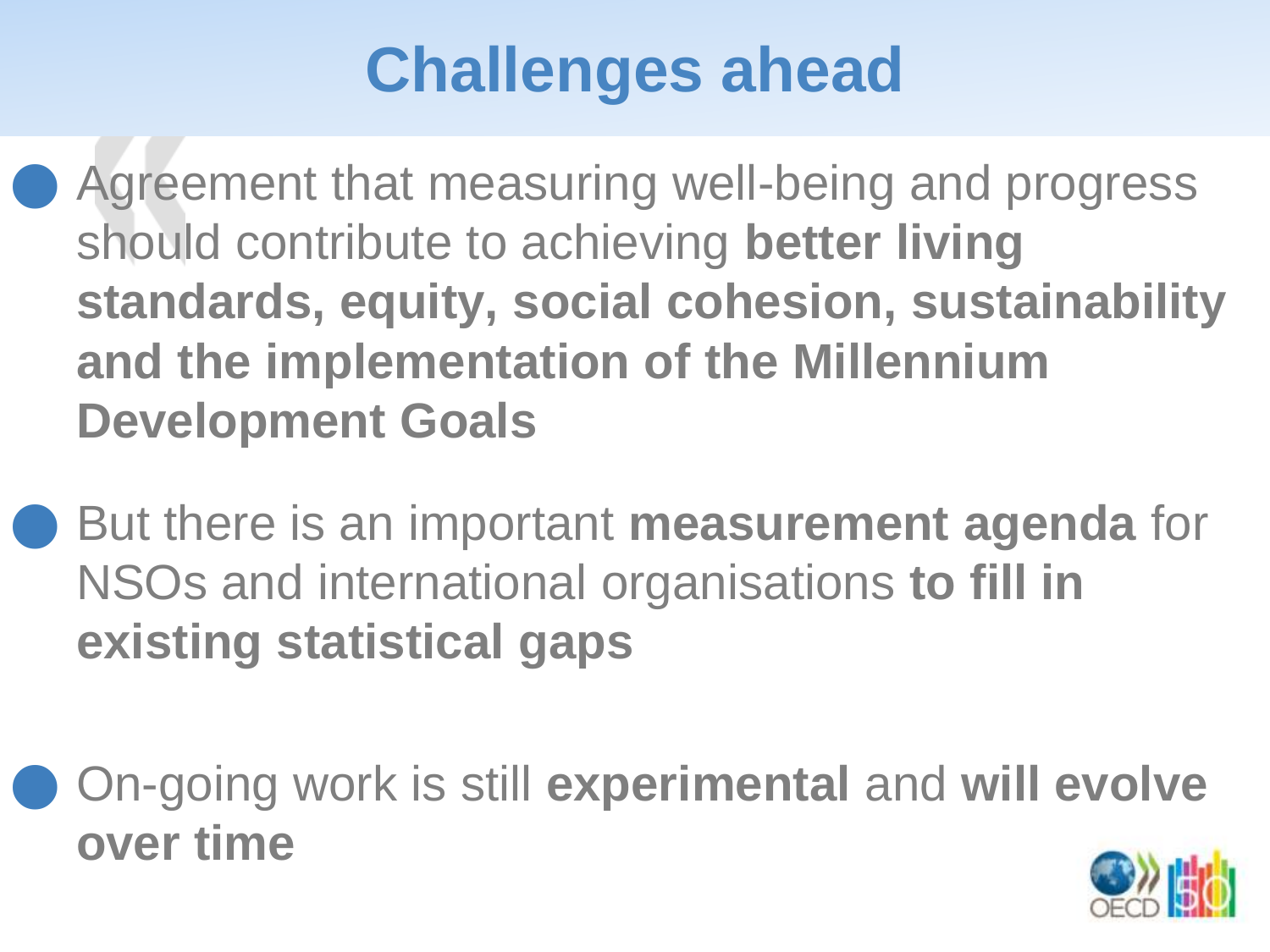## **Challenges ahead**

 Endeavour is **challenging for less developed countries** but this is a long-term goal and **all countries should contribute to shaping the agenda** 

 **Today's Conference** is an important contribution in helping set this concrete agenda for Latin America and beyond